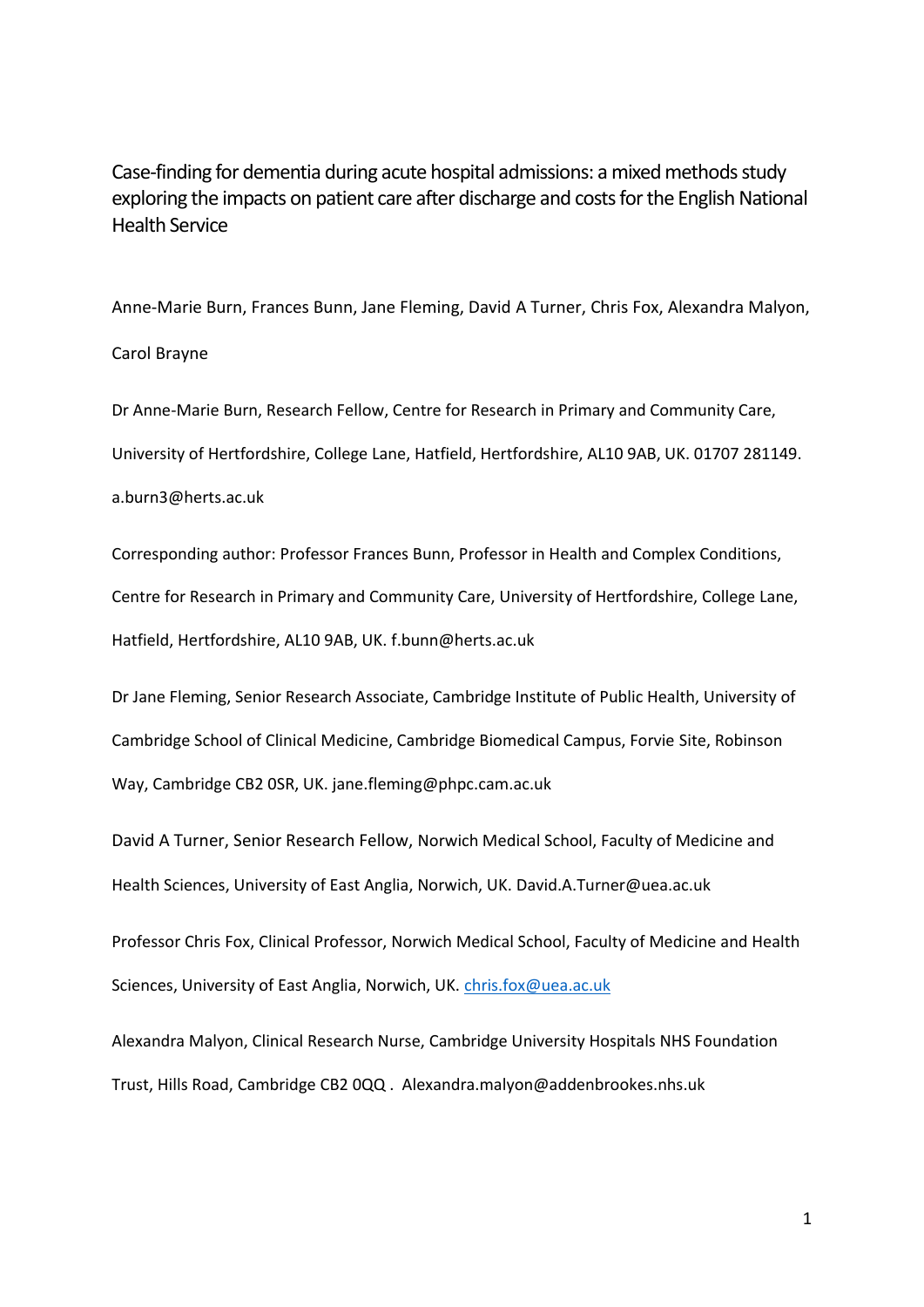Professor Carol Brayne, Professor of Public Health Medicine, Cambridge Institute of Public Health, University of Cambridge School of Clinical Medicine, Cambridge Biomedical Campus, Forvie Site, Robinson Way, Cambridge CB2 OSR, UK. [cb105@medschl.cam.ac.uk](mailto:cb105@medschl.cam.ac.uk)

**Keywords:** Dementia, dementia case-finding, cognitive impairment, service use, cost estimation, older people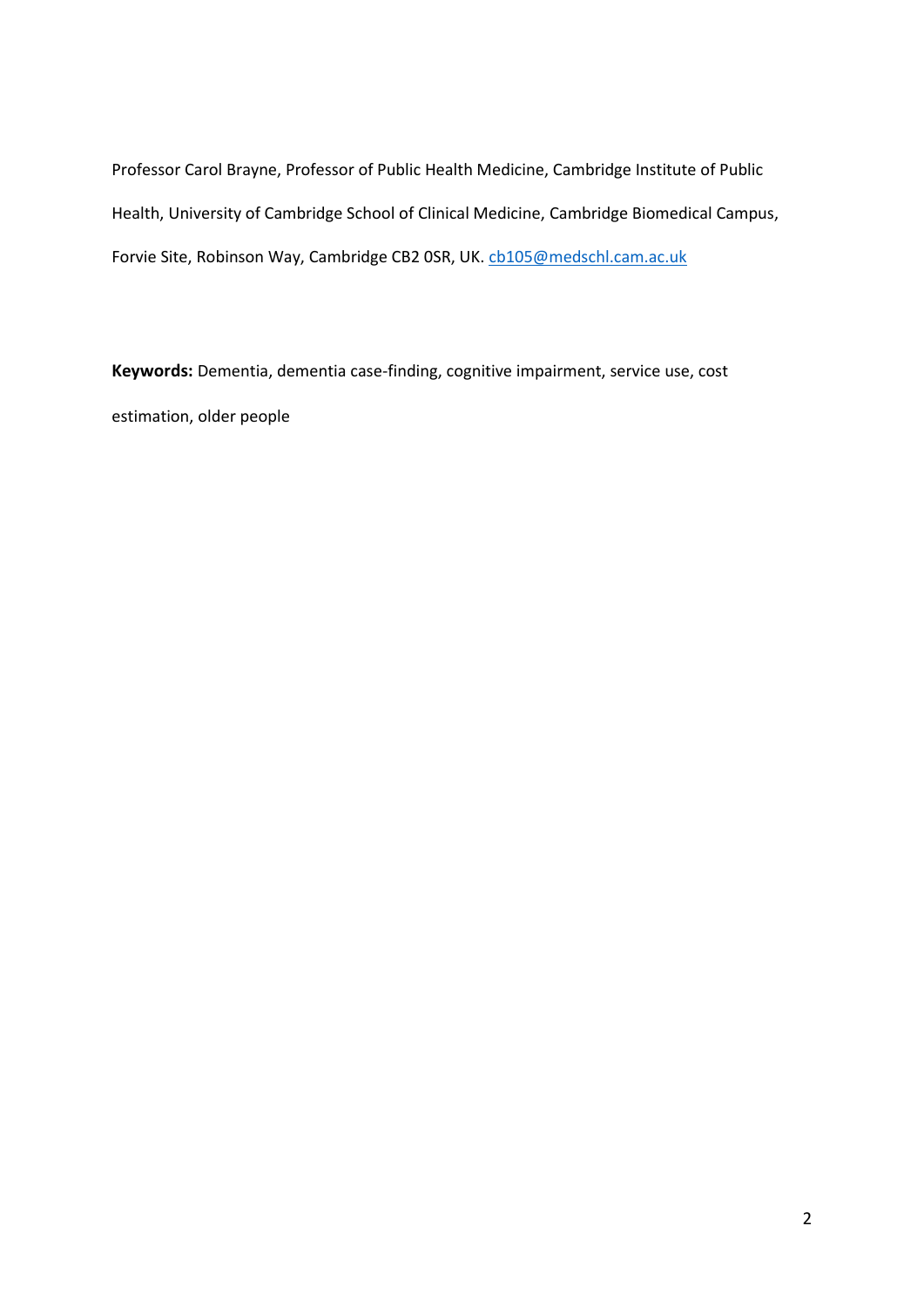#### **Abstract**

**Objective:** Between 2012 and 2017 dementia case-finding was routinely carried out on people aged 75 and over with unplanned admissions to acute hospitals across England. The assumption was that this would lead to better planning of care and treatment for patients with dementia following discharge from hospital. However, little is known about the experiences of patients and carers or the impacts on other health services. This study explored the impact of dementia case-finding on older people and their families and on their use of services.

**Design**: Thematic content analysis was conducted on qualitative interview data and costs associated with service use were estimated. Measures included the Mini-Mental State Examination (MMSE), the EuroQol (EQ-5D-5L) quality of life scale and a modified Client Service Receipt Inventory (CSRI).

**Setting**: Four counties in the East of England.

**Participants:** People aged ≥75-years who had been identified by case-finding during an unplanned hospital admission as warranting further investigation of possible dementia and their family carers.

**Results:** We carried out 28 interviews, including 19 joint patient-carer(s), 5 patient only and 4 family carer interviews. Most patients and carers were unaware that memory assessments had taken place, with many families not being informed or involved in the process. Participants had a variety of views on memory testing in hospital and had concerns about how hospitals carried out assessments and communicated results. Overall, case-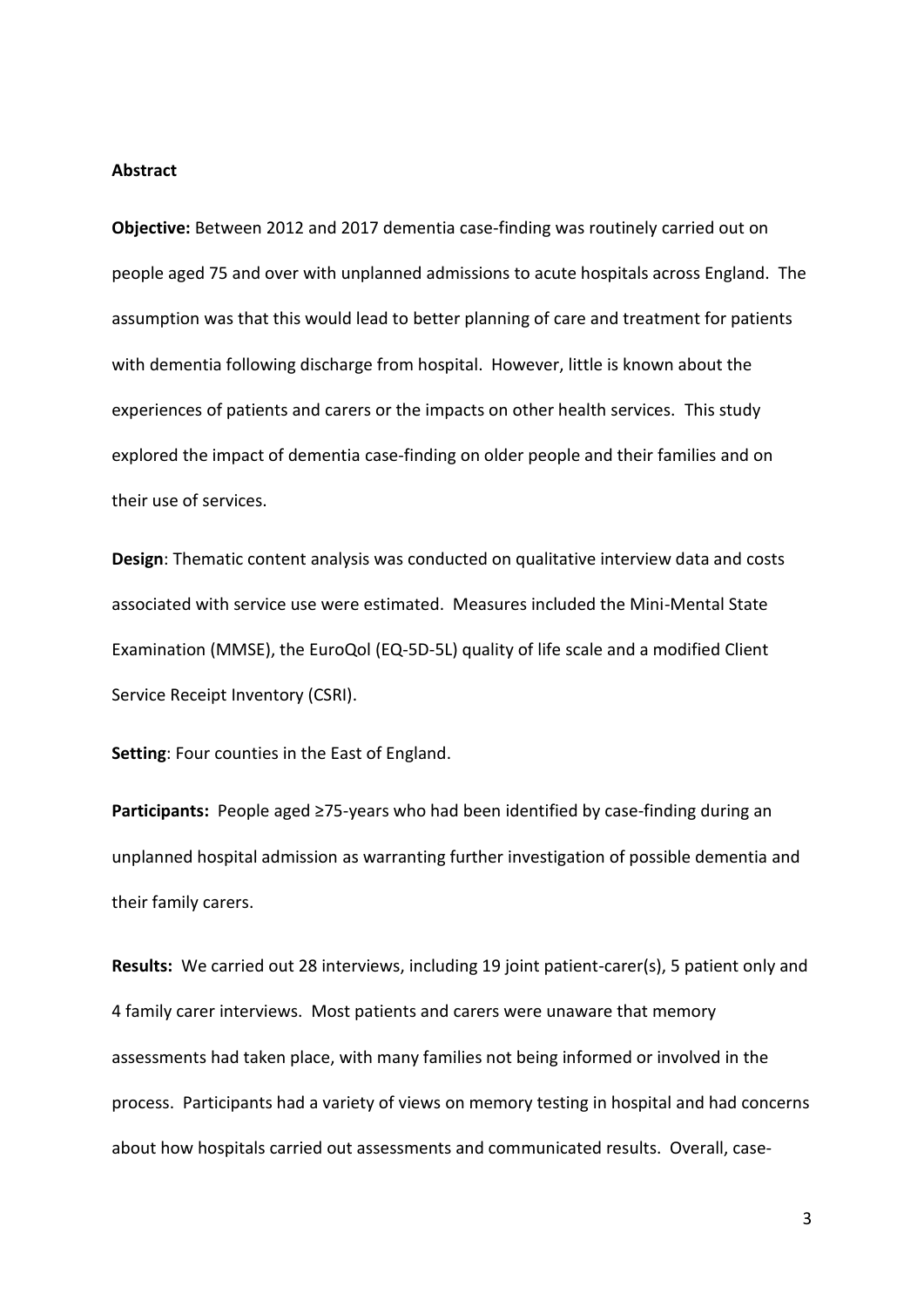finding did not lead to general practitioner (GP) follow up after discharge home or lead to referral for further investigation. Few services were initiated because of dementia casefinding in hospital.

**Conclusions:** This study shows that dementia case-finding may not lead to increased GP follow up or service provision for patients after discharge from hospital. There is a need for a more evidencebased approach to the initiation of mandatory initiatives such as case-finding that inevitably consume stretched human and financial resources.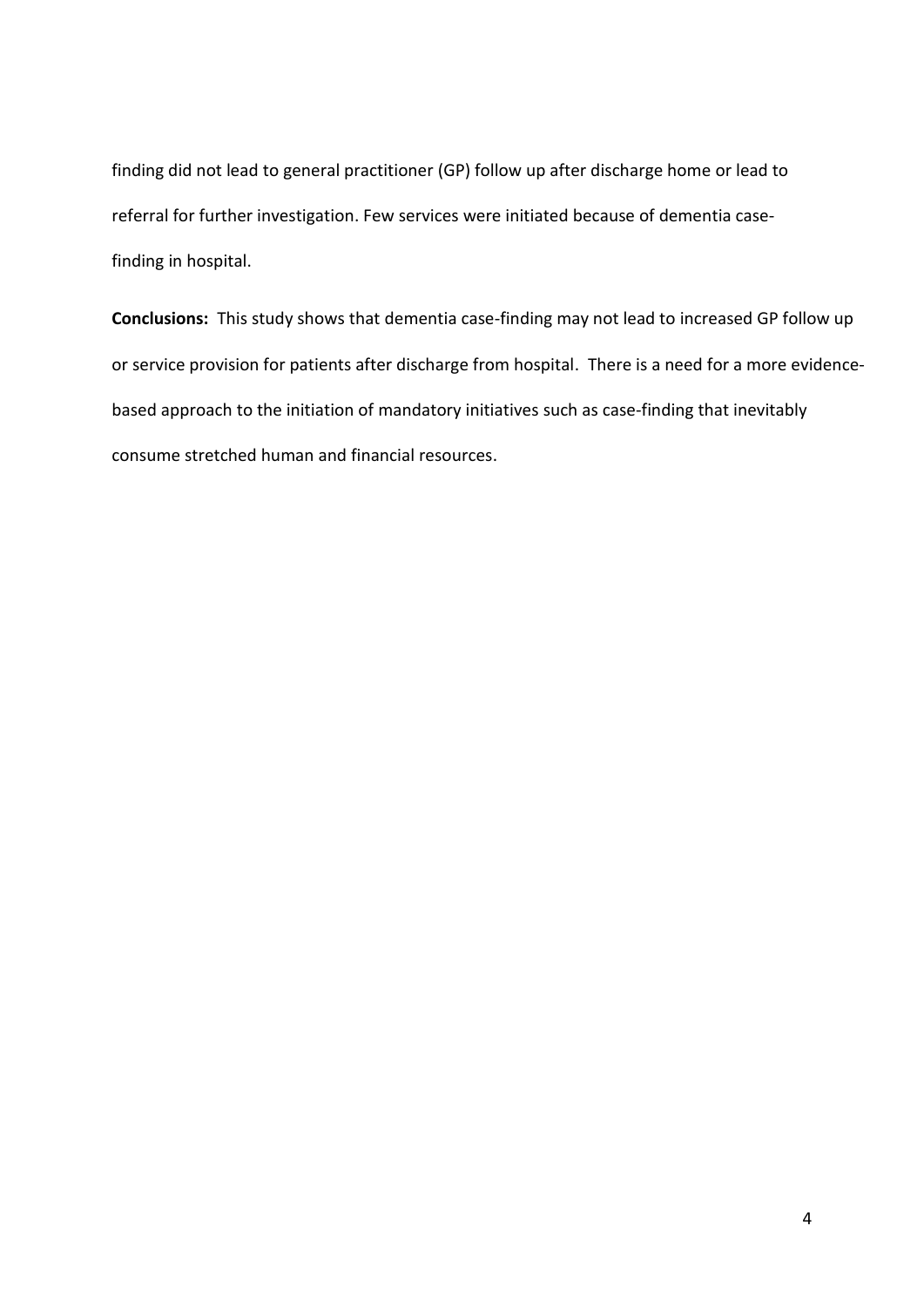# **Strengths and limitations**

- This is one of the first studies to investigate the impacts of a mandatory policy introduced nationwide without prior piloting, feasibility testing or evidence of effectiveness – case-finding for dementia amongst all hospital patients aged ≥75 whose admission was unplanned.
- Qualitative research methods using topic-guided interviews enabled in-depth exploration of personal experiences of dementia case-finding both during a hospital stay and of health and care services used subsequently.
- As the focus was on those identified by case-finding while in-patients, the study design sought to interview relatives/family carers as well as these former patients themselves.
- Study limitations include a small sample size and a reliance on participants' selfreporting of service use data.
- It was beyond the scope of this study to track actual service use costs so our cost estimation draws on published unit costs data.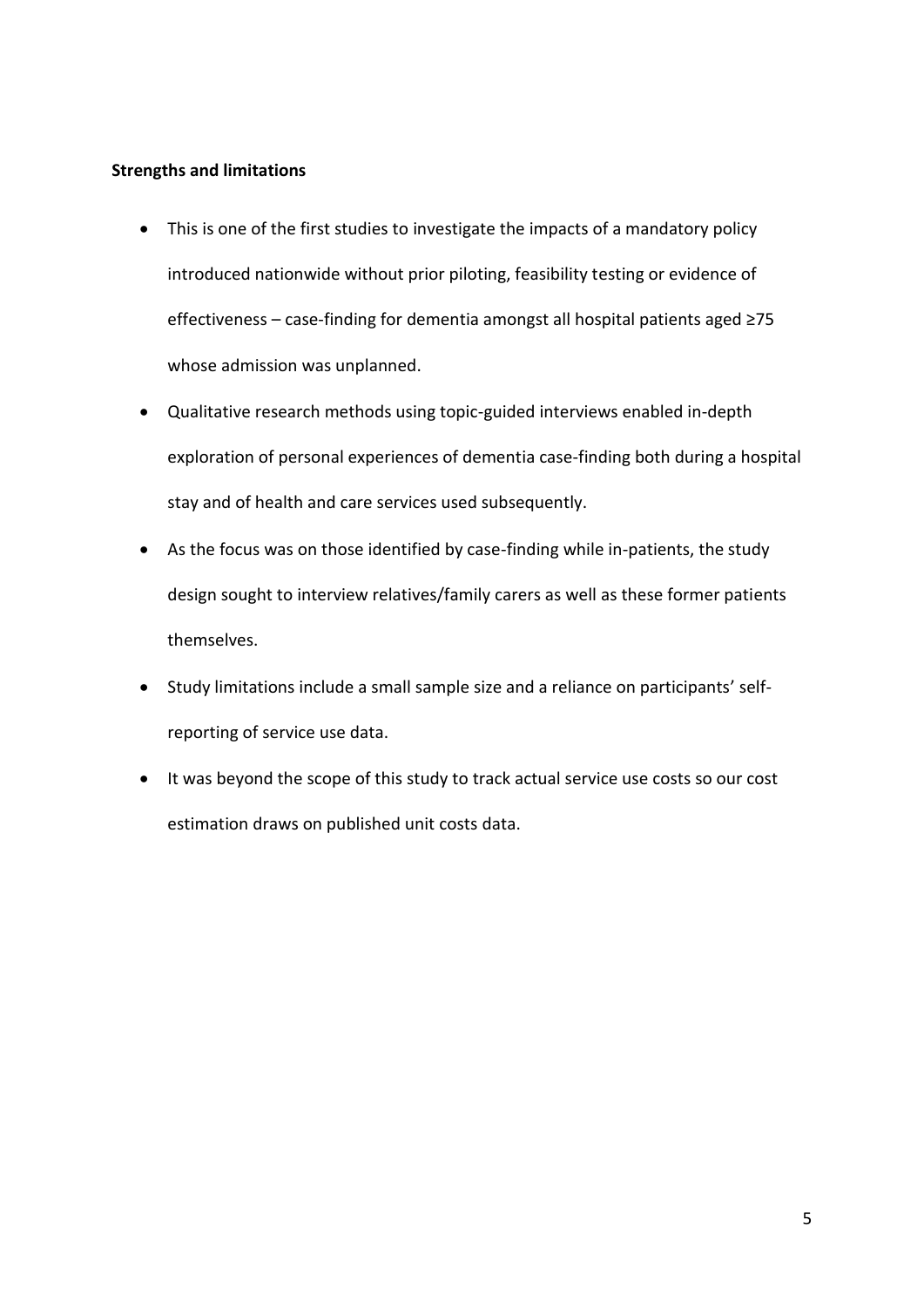#### **Introduction**

Pre-existing cognitive impairment in hospitalised older people is estimated at between 15% to 42%.<sup>1-5</sup> Many of these patients may not have had a previous diagnosis of dementia.<sup>36</sup> This has led to concerns about providing adequate care for older people with dementia, and policy development to improve the identification of dementia in older people in hospital.<sup>7-10</sup> In the English National Health Service (NHS) initiatives were introduced to increase awareness and improve the identification of dementia in secondary care.<sup>11-14</sup> In 2012-2013, the Department of Health introduced a mandatory policy requiring that all hospitals across England routinely carry out cognitive assessments with ≥75-year-olds who have had an emergency admission and that those identified as potentially having dementia are appropriately assessed and referred. The rationale for case-finding in hospital was that early identification of cognitive impairment would lead to a timely diagnosis, informed patient care and improved health outcomes for older people.<sup>15 16</sup> This was implemented in the absence of any randomised control trial evidence to know the impact of such an approach.

Although cognitive assessment tests can detect undiagnosed dementia,<sup>17-19</sup> dementia does not fit the criteria for screening programmes and there are concerns over the impacts of case-finding as well as screening for dementia.<sup>2021</sup> Moreover, in practice the distinction between screening and case-finding is often not clear to clinicians and the public.<sup>22 23</sup> Healthcare professionals have been reported as viewing case-finding as a financially and politically driven policy with little or no evaluation of patient outcomes. 24-27 In a previous paper we reported how the variation in approaches to dementia case-finding has meant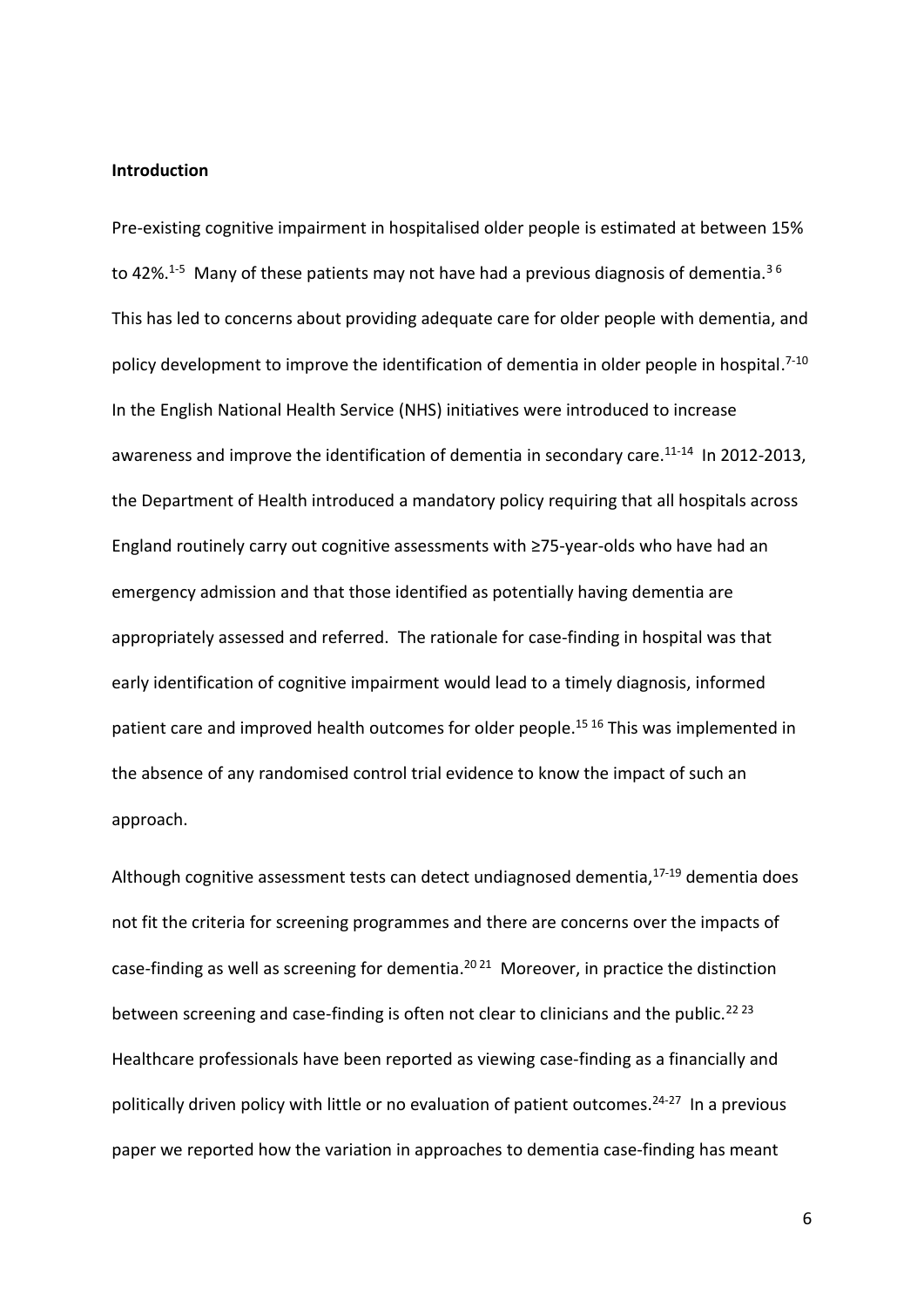that information communicated to primary care is inconsistent and has an impact on how well general practitioners (GPs) can effectively plan patients' treatment and care once they are home in the community.<sup>27</sup>

Little is known about the wider impacts of dementia case-finding on patient and carer experiences and on their access to dementia-related or other care services. The overall aims of this study were to explore the impacts of dementia case-finding on older people identified by hospital case-finding as warranting further investigation, their family carers and their use of health service and care services. For example, were they being re-assessed in primary care and, if appropriate, receiving specialist referral, being given a diagnosis or receiving new services?

## **Methods**

This study involved in-depth exploratory interviews with former hospital patients and their family carers. A range of qualitative and quantitative data was collected. This was the second phase of the CASCADE study (CASe finding in hospitals - impacts on CAre for people with DEmentia).<sup>28</sup> Phase 1 results are reported in full elsewhere.<sup>27</sup>

We recruited former patients of two participating hospitals in the East of England. Eligible patients were aged at least 75-years-old, had been acutely admitted 6-12 months previously, had been flagged by dementia case-finding as warranting further investigation about their cognition, and were community dwelling. Family carers of these patients were also recruited for interviews. Invitation letters were sent to eligible participants from the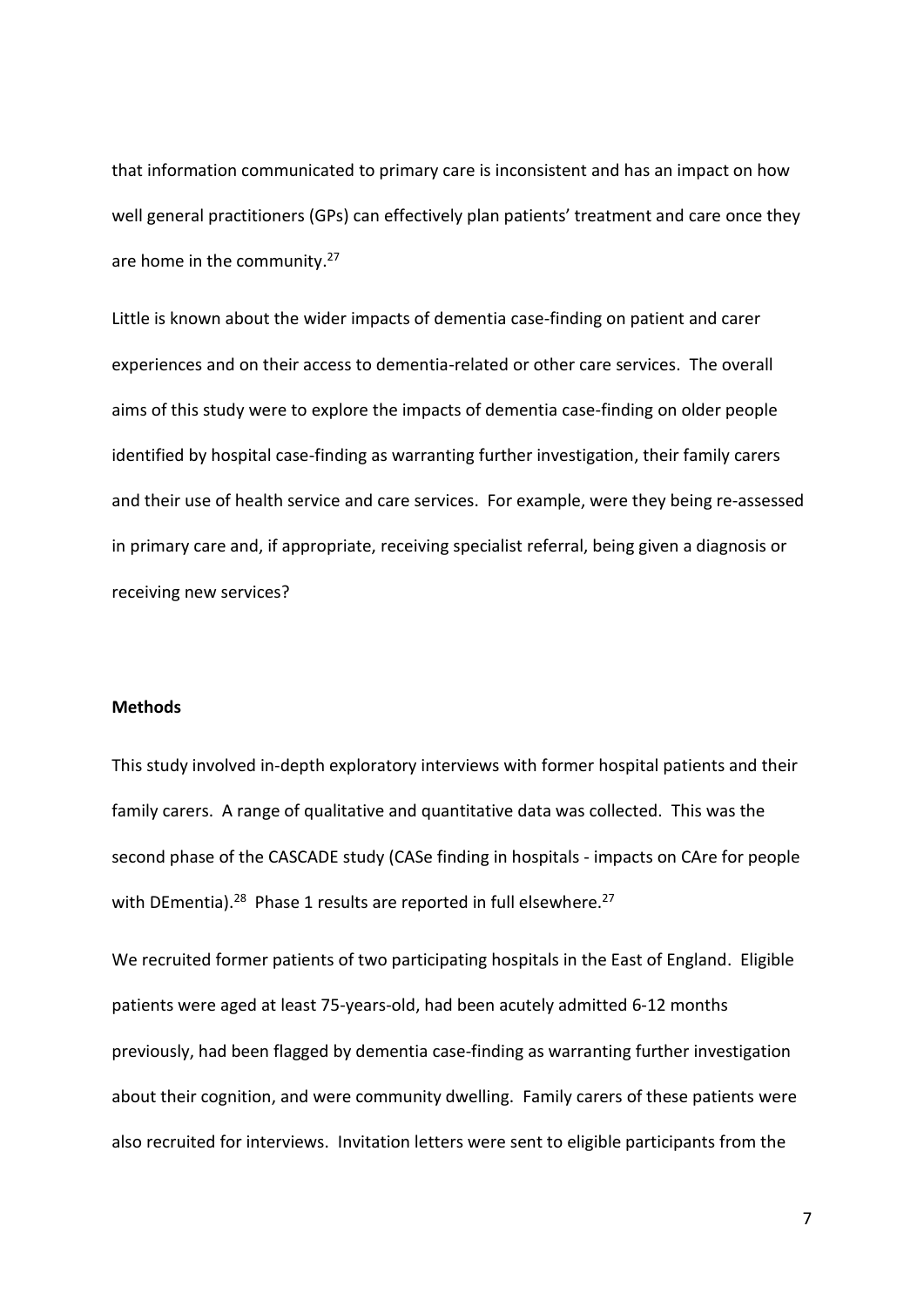hospital elderly medicine consultant under whose care they had been admitted, together with an information sheet and response form.

Semi-structured interview schedules were developed to gather patient and family carers' experiences and perceptions of dementia case-finding and the impacts of case-finding on their subsequent treatment and care (supplementary file 1). Demographic data was collected and the Mini-Mental State Examination MMSE<sup>29</sup> and EuroQol (EQ-5D-5L)<sup>30</sup> validated scales were used to characterise patients' cognition and health related quality of life (HRQoL) respectively. For the analysis, those with a score below 24 on the MMSE were classified as cognitively impaired and those with a score of 24 and above were categorised as cognitively intact. EuroQol's validated proxy version of the EQ-5D-5L was undertaken with carers to characterise patients in the minority of cases when a carer were interviewed separately from the former patient. Completed EQ-5D-5Ls were scored against the published algorithm and results from the scale's five domains were used to characterise participants' levels of difficulty in each.<sup>31</sup> Data were collected on patients' self-reported use of inpatient and outpatient services, day activity services since the index hospital admission, community care services, and current medication. Service use was collected using relevant sections of the Client Service Receipt Inventory (CSRI)<sup>32</sup> using 'Visio' timelines<sup>33</sup> to facilitate recall and recording of events such as referrals or the start of new services. Two female researchers (A-MB, JF) carried out the interviews in the patients' and family carers' homes across four counties in the East of England (Bedfordshire, Cambridgeshire, Essex and Hertfordshire). Interviews lasted about an hour. Participants gave signed consent before the interview and interviews were tape recorded, transcribed and anonymised.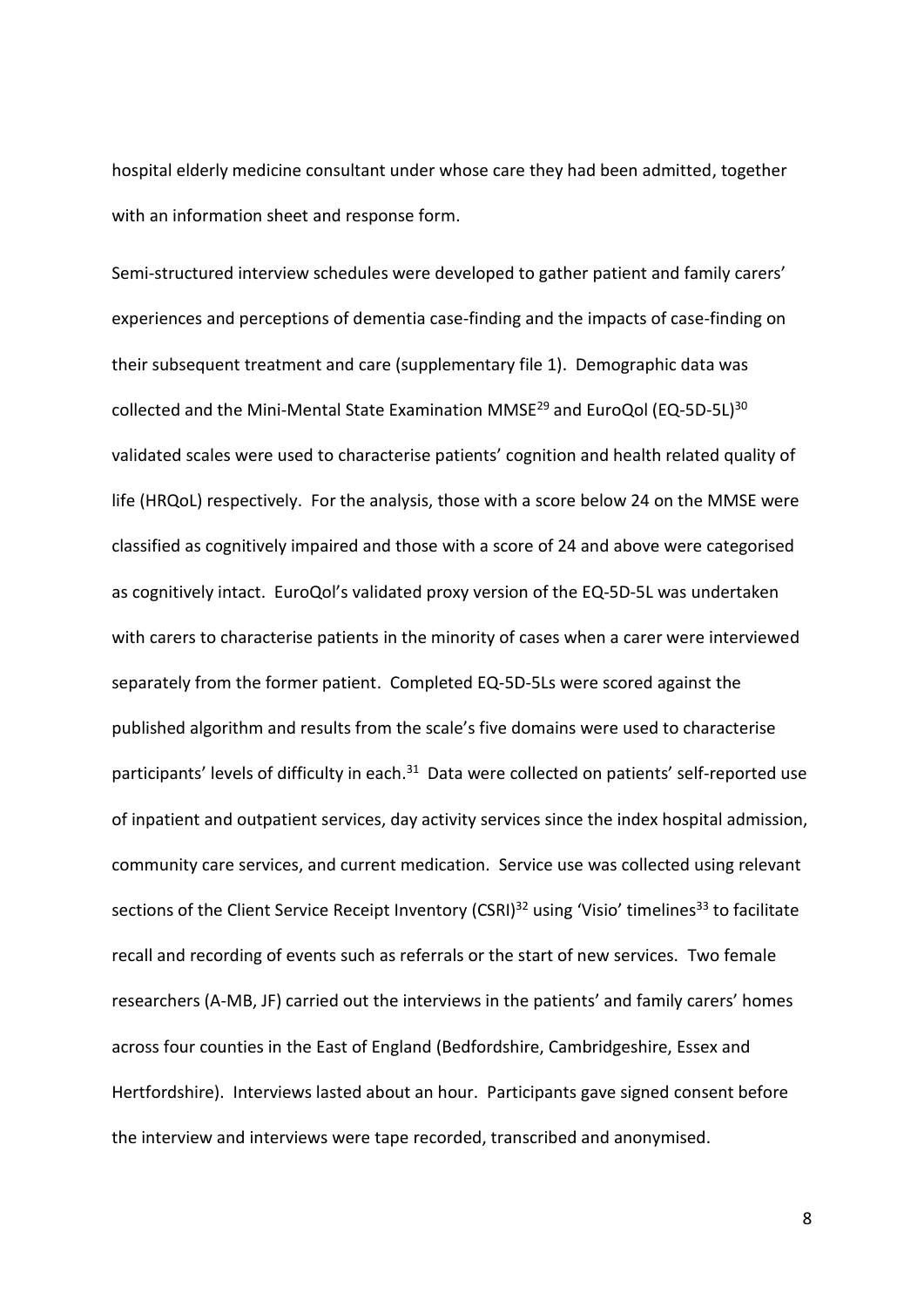An initial thematic framework was developed by the research team (A-MB, FB, JF) which was informed by the research questions and coding a selection of transcripts. The codeframe and the anonymised transcripts were transferred into NVivo V.11 and the data analysed using thematic content analysis.<sup>34</sup> This enabled the key features of patients' and carers' experiences to be elicited from the data. Quantitative data was entered into an Excel spreadsheet. Ethical approval was obtained from South Central – Oxford C Research Ethics Committee (reference: 15/SC/0728).

## *Estimation of service costs*

Service use, reported by means of the modified CSRI, were costed using several sources. For community based health care we obtained cost per hour of staff time from a published source of unit cost data.<sup>35</sup> Estimates of average contact time and the proportion of health care professionals time that would be spent on direct client contact were used to estimate a cost per contact.<sup>36</sup> For some contacts respondents reported frequency rather than numbers of contacts, for example 3 times a week. To convert this to numbers of contacts we required a time period, this was taken as the time difference between the date of discharge and the date of the interview. This duration therefore varied between individuals.

Costs for secondary care were obtained from NHS references costs. <sup>37</sup> For elective inpatient admissions we used a weighted average of either elective short stays or long stays. This gave estimates for the costs of elective stages of £616 for an elective short stay and £3,058 for an elective long stay. For non-elective admissions, again a weighted average was obtained from NHS references costs, this was £3,058 for long stays. For accident and emergency (A&E) visits a weighted average of £204 was used. A detailed estimate of the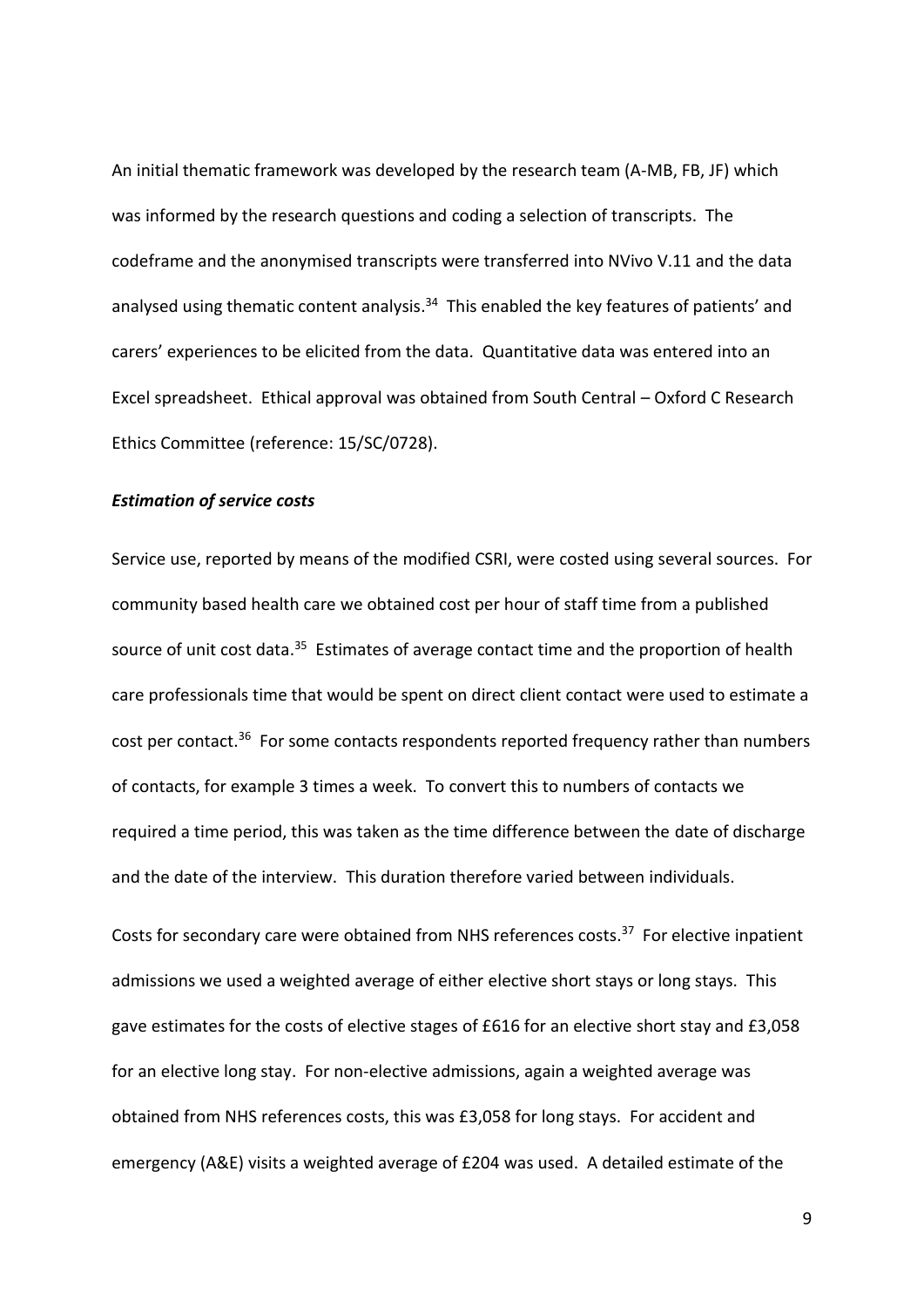cost of memory services was available from the literature. <sup>35</sup> This gave a cost per client of £1,218. However, this was based on a different NHS trust and it is not clear how representative this would be of the service provided to participants in the current study. For memory related drugs a price was obtained from a published source.<sup>38</sup> All costs are in UK pound sterling for the year 2015/16. As the period of analysis was for one year only discounting was not used.

## **Patient and public involvement**

Two well-established patient and public involvement groups were involved in the study; the University of Hertfordshire Patient Involvement in Research Group, and the University of Cambridge's Public Involvement in Research into Ageing and Dementia Group. Four members of these groups acted as a User Reference Group for the study. They provided feedback on the aims of the study, study documents such as patient information sheets, and commented on preliminary findings from the qualitative analysis.

## **FINDINGS**

We conducted a total of 28 interviews involving 49 participants. Of those, 24 were former patients who had been identified as having a concern about their memory during an unplanned hospital admission and 25 were carers. Nineteen interviews were held jointly with the patient and their family carer(s). All patients had received a memory assessment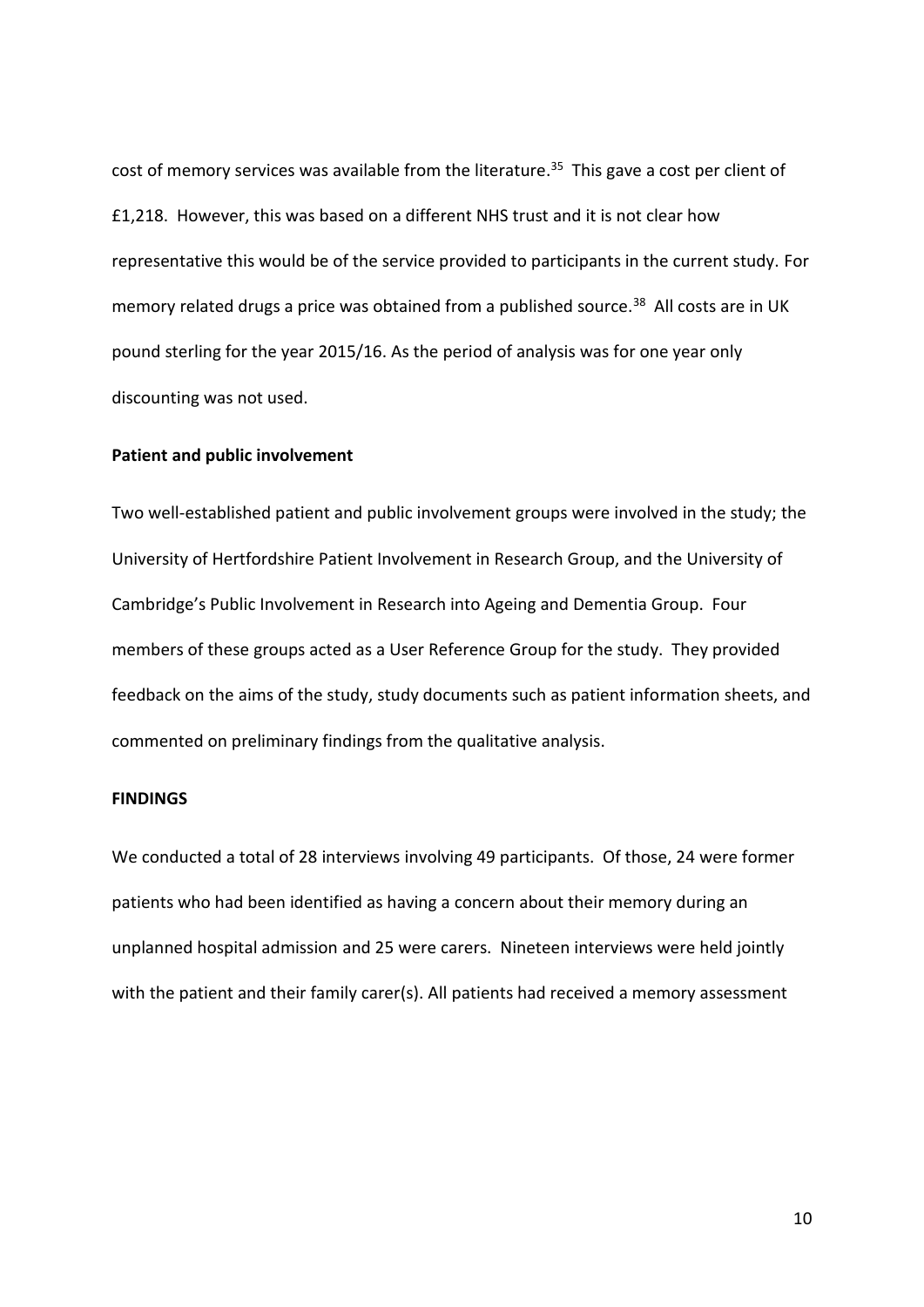during their hospital stay which indicated that there was a cause for concern over their cognition which warranted further investigation.

Table 1 summarises descriptive characteristics of the former patients in our study. Both their median and mean age was 85 (range 79-94) and just over half (53%) were women. The median MMSE score was 23.0 (IQR 16.5-26) indicating mild cognitive impairment, but there was considerable variation with scores ranging between 6-30. Patients had considerable levels of physical impairment and difficulty with activities of daily living, for example nearly half and over a third had severe problems and were unable to walk or wash and dress themselves. The EQ-5D-5L scoring system $31$  can provide scores between one and -0.594. This range has anchor points where 1 is considered to be full health and 0 is considered to be equivalent of dead. The scoring algorithm allows some scores to be lower than zero, i.e., worse than dead. Twenty-four former patients provided a value for their own health state and the mean value for these individuals was 0.39 (95%CI: 0.25-0.52). There were 25 carers who provided a valuation of their own health with a mean value 0.78 (95% CI: 0.69 – 0.86). For comparison, population norms are available for those aged over 75 for the EQ-5D-3L<sup>39</sup> which give values of 0.75 and 0.71 for males and females respectively. The value obtained here for former patients is considerably below these values.

| Full sample                              |                 | $n=28$       |
|------------------------------------------|-----------------|--------------|
| Age                                      | Mean and median | 85, 85       |
|                                          | (Range)         | $(79-94)$    |
| % Female                                 |                 | 53%          |
| MMSE                                     | Median (IQR)    | 23 (16.5-26) |
|                                          | Mean (SD)       | 20.8(6.8)    |
| Sample with EQ-5D-5L                     |                 | $n = 24$     |
| Severe problems walking / unable to walk |                 | 44%          |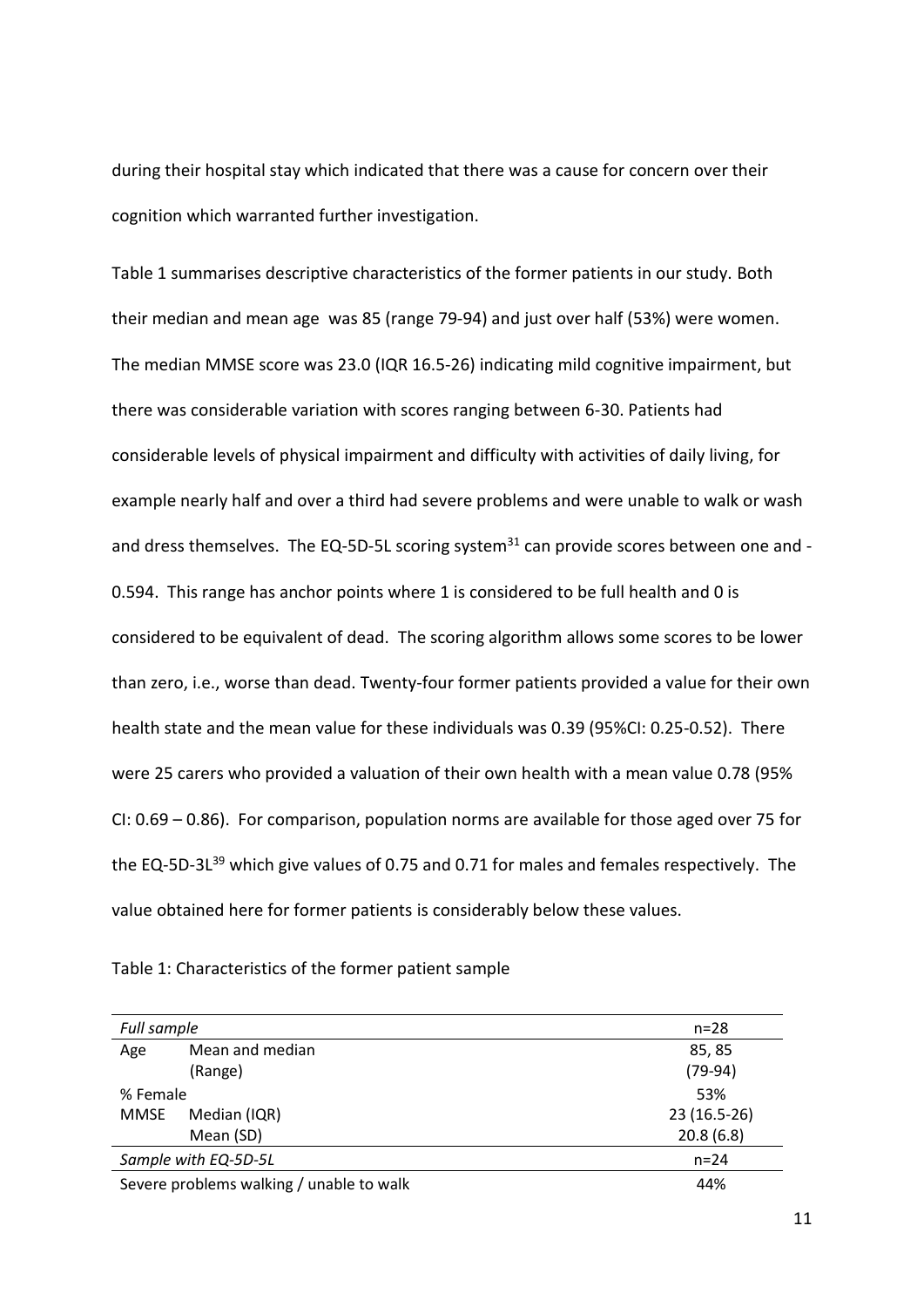| Severe problems washing and dressing self / unable to wash & dress self | 37%                 |
|-------------------------------------------------------------------------|---------------------|
| Severe problems doing usual activities / unable to do usual activities  | 52%                 |
| Severe / extreme pain or discomfort                                     | 4%                  |
| Severely / extremely anxious or depressed                               | 15%                 |
| EQ-5D-5L valuation (95%CI)                                              | $0.39(0.25 - 0.52)$ |

#### **Impacts of dementia case-finding on service use**

Nine people had been assessed post discharge either in a memory clinic or by an old age psychiatrist but two of these had already been referred by their GP prior to hospital admission. For the seven people who had been referred to memory services since hospital discharge it was not clear whether these referrals were a result of hospital case-finding or not. Patients referred for investigation since discharge (n=7) generally had lower MMSE scores than those not referred (MMSE of 17 (IQR 15 - 22) versus 25 (IQR 19 - 26)). In the non-referred group, two patients had MMSE scores that indicated severe cognitive impairment and five had scores indicating moderate cognitive impairment. Five patients who were referred since case-finding had been started on dementia medication (e.g. Donepezil, Memantine), but two of these had stopped taking this medication within a fortnight because of side effects.

Estimates of the costs incurred by former patients of dementia case-finding for the period between index stay discharge and interview are given in Table 2. We had available data for 28 former patients, 24 where the patient was present at interview and 4 where only a carer was present. Precise costing was not generally possible, so these costs should be taken as indicative. This group have a mean estimated cost of £5,180 (95% CI: £2394 to £7967) in the period following the index stay. There is also considerable uncertainty around these cost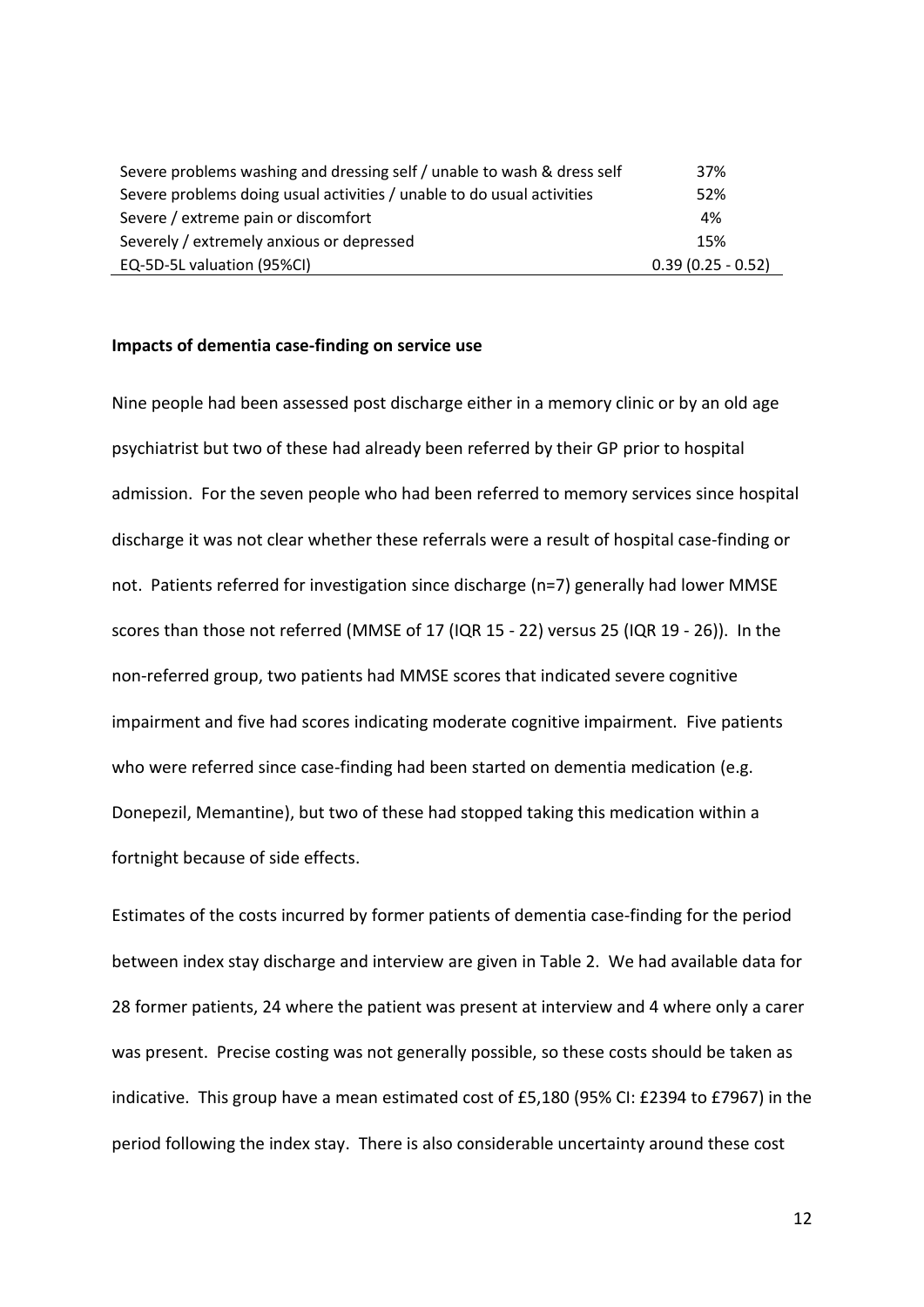estimates as indicated by the confidence intervals. The major drivers of cost were inpatient and outpatient services, district nursing and home care worker. Comparatively few costs were specifically related to cognitive services, apart from memory clinics and some spending on memory related drugs. There was also one GP home visit that was specified as related to memory assessment.

| <b>Service Category</b>        | Mean cost | 95% CI           |
|--------------------------------|-----------|------------------|
| <b>Inpatient Stays</b>         | £699      | £47 to £1351     |
| <b>Outpatient Visits</b>       | £767      | -£113 to £1646   |
| Day Service Use                | £116      | $-£37$ to $£269$ |
| <b>Community Care Contacts</b> | £3,539    | £1419 to £5658   |
| Cost of Memory related drug    | £60       | -£16 to £136     |
| Total                          | £5,180    | £2394 to £7967   |

Table 2: Estimated service use cost since discharge from hospital

## *Attitudes and experiences of dementia case-finding*

Two main themes emerged from the qualitative analysis (i) Attitudes and experiences of dementia case-finding and (ii) Patients' and carers' follow up experiences. Examples quotes (Q = quotes) are given in Tables 3 and 4.

Patients and carers were often unaware that memory assessments had taken place during their hospital admission and, in many cases, the patient had been assessed alone without a family carer being present or notified (Q1-2). For those carers who were aware of the memory assessment, they lacked information about the purpose or outcome of the test.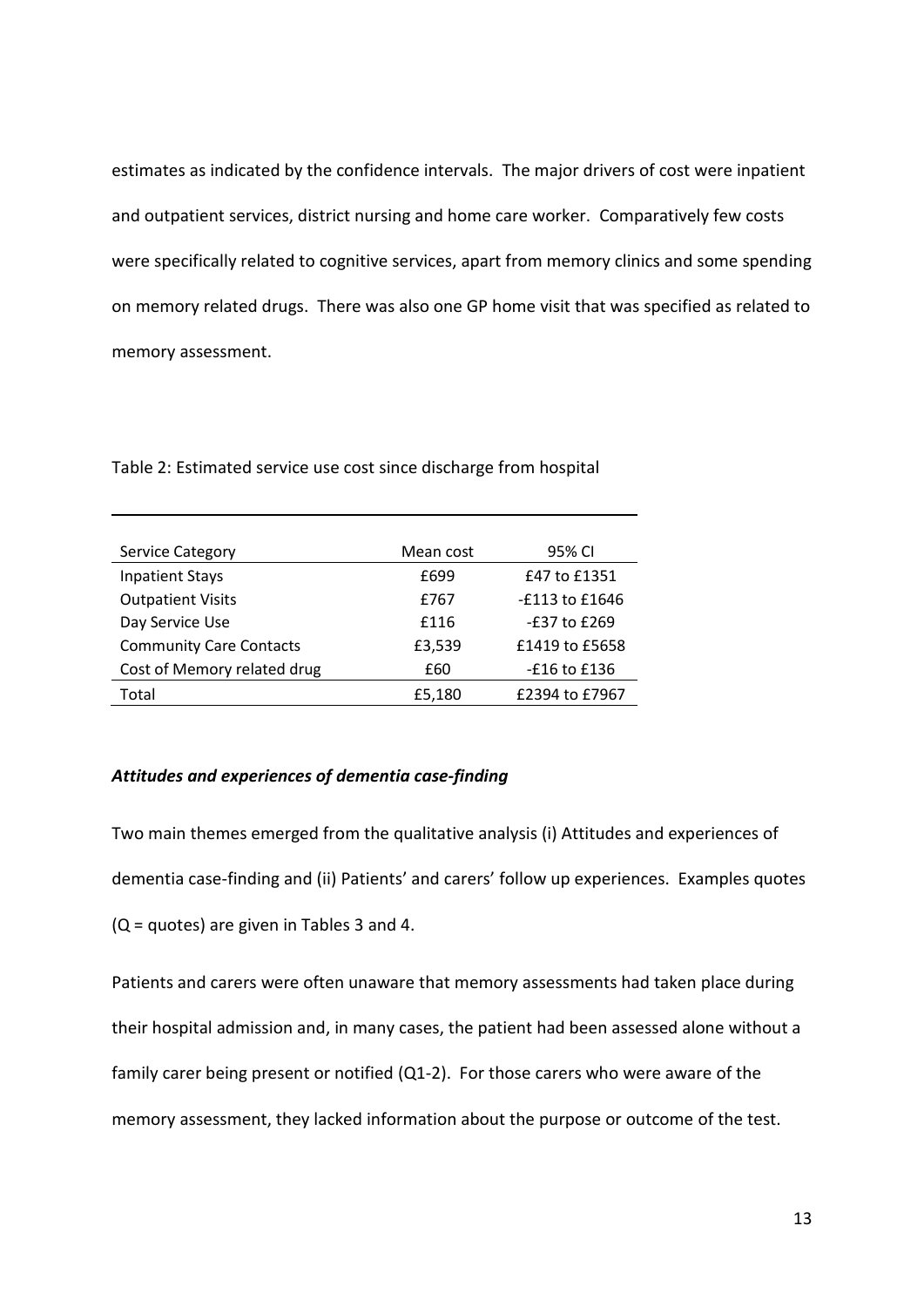Although some patients and carers did not mind having a memory test in hospital (Q3), others felt that it was inappropriate to conduct such tests when someone was acutely ill (Q4-6, 9-10). Some patients reported feeling anxious about answering the memory questions incorrectly (Q7, Q8). There were examples of poor practice in terms of the way the test had been administered, such as the test being administered in an insensitive manner (Q11). Even when case-finding had flagged up a concern about a patient's cognition this did not appear to have impacted on discharge planning or the involvement of carers (Q12, Q13). For example, patients were being discharged with altered medication and the hospital did not inform the family carers (Q14, Q15).

| Quote          | Views and experiences of dementia case-finding                                          |  |
|----------------|-----------------------------------------------------------------------------------------|--|
| $\mathbf{1}$   | I think someone did come to see him but they didn't see me. (Carer 16)                  |  |
| $\overline{2}$ | I don't think that was on his release papers neither 'cos they usually put things that  |  |
|                | he's had done on his release papers. (Carer 04)                                         |  |
| 3              | Didn't worry me one bit. (Patient 21)                                                   |  |
| 4              | if there's no medication or they're not going to put you on treatment what's the        |  |
|                | point. That's my view. (Carer 03)                                                       |  |
| 5              | I thought it very inappropriate when somebody's in and they're feeling really rough,    |  |
|                | their breathing is dreadful, full of pneumonia and all the rest of it (Carer 08)        |  |
| 6              | at two o'clock in the morning We'd been in A&E for hoursThey decided that Dad           |  |
|                | should stay because he had an infection, and they gave him the memory test I            |  |
|                | remember saying, "You are having a laugh" (Carer 26)                                    |  |
| $\overline{7}$ | you feel as though they're encroaching on your brain to try and make you make a         |  |
|                | mistake, that's how I felt (Patient 05)                                                 |  |
| 8              |                                                                                         |  |
|                | [about the test] he was shattered, and I think he was frightened. (Carer 26)            |  |
| 9              | I would have thought that if there were to be any benefit gained it would be once       |  |
|                | the patient is stable. At admission, everything's frightening, worrying, they don't     |  |
|                | know what they're there for maybe or they're worried about what they're there for       |  |
|                | (Carer 23)                                                                              |  |
| 10             | I explained it, she's more aware at home, I explained how bad she was in hospital to    |  |
|                | how different she is at home (Carer 02)                                                 |  |
| 11             | "doctor came in and she asked [patient] some questions and of course [patient]          |  |
|                | just doesn't always understand because it's the comprehension isn't it, cognitive as    |  |
|                | well, and so [patient] said, "ask my wife", and she said, "I am asking you" [said in an |  |

**Table 3: Quotes illustrating theme 1**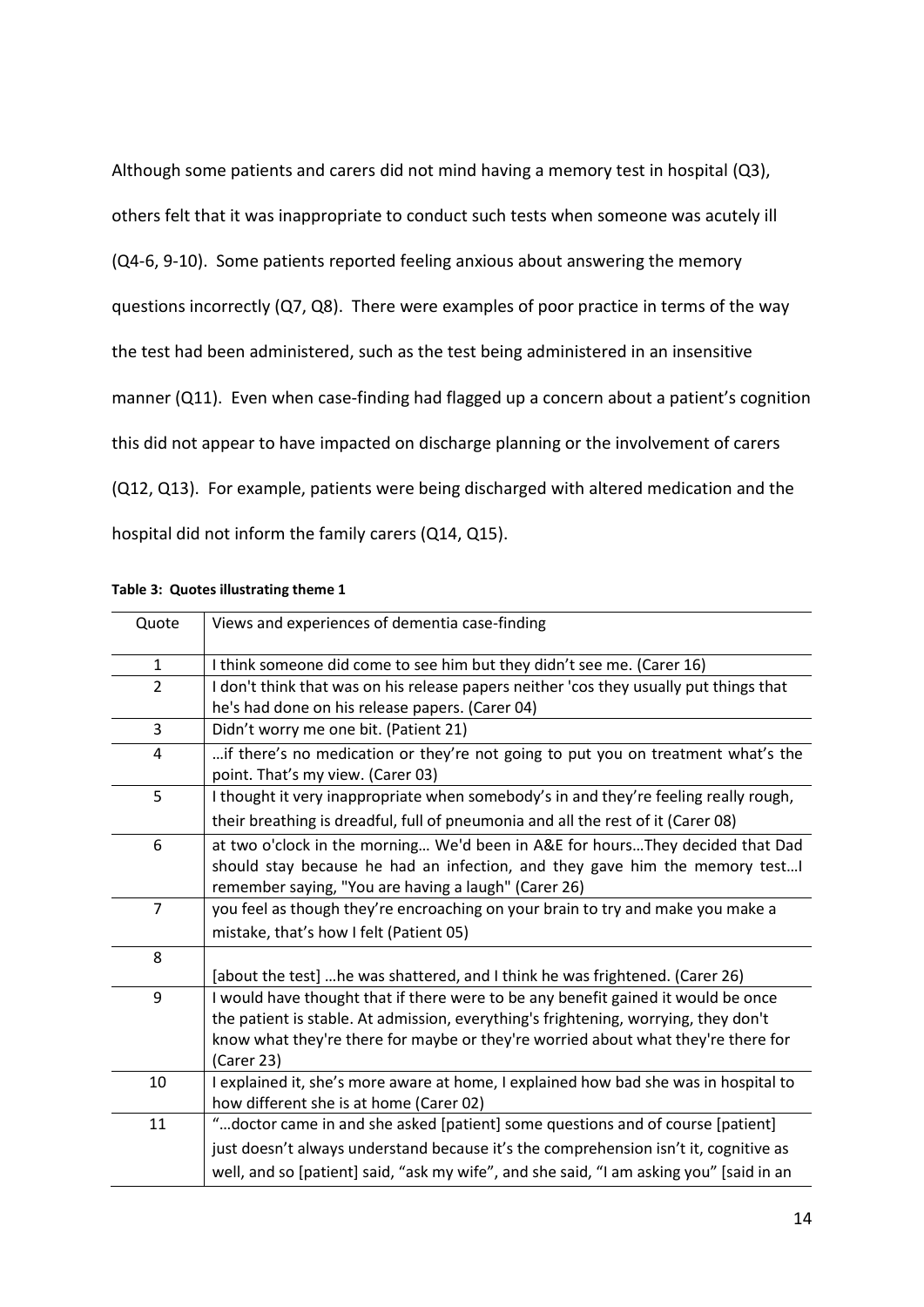|    | abrupt manner] which made me prickle so I said, "well, [patient]'s dysphasic and you     |
|----|------------------------------------------------------------------------------------------|
|    | know, he does have difficultyand I was really cross about that, I thought time and       |
|    | place" (Carer 08)                                                                        |
| 12 | Well I was a little bit confused really over the whole thing, you know, well I think the |
|    | family were really. (Carer 01)                                                           |
| 13 | I think they were just telling me that I had to get her to the doctors, to organise the  |
|    | Memory Clinic, I'm sure that's what it was, they were telling me, but it wasn't really   |
|    | clear, like I'm saying, I think she should have been sent home with some paperwork       |
|    | to say right, this is what is needed. (Carer 02)                                         |
| 14 | they changed her medication and they stopped that, so there must have been a             |
|    | reason for stopping itbut they didn't tell us, we had no way of knowing until three      |
|    | months later, which I think is frightening. (Carer 23)                                   |
| 15 | they were in a rush to get her out because she didn't need any more treatment,           |
|    | albeit she was discharged taking an antibiotic and there was no indication what the      |
|    | antibiotic was for, or anything on the, it wasn't included on the medications list.      |
|    | (Carer 07)                                                                               |

# *Patients and carers' follow up experiences*

There was a consistent pattern for patients and relatives in terms of their follow up experiences. Most reported that they had not had a follow up discussion with their GP about the dementia case-finding outcomes or re-assessment of their cognition post discharge (Q16, Q17). Even though some had seen a GP or practice nurse since leaving hospital, they reported that the issue of dementia case-finding had not been raised (Q18). Some carers contacted their GP about their relative's memory but felt the follow-up was not always adequate (Q19-Q20). One carer could not understand why the hospital did not deal with their relative's memory problem since they had identified it and felt this was another issue for carers to take on board (Q21).

Dementia case-finding did not appear to have impacted on service provision post-discharge. Relatively few new services appeared to have been instigated and others, such as OT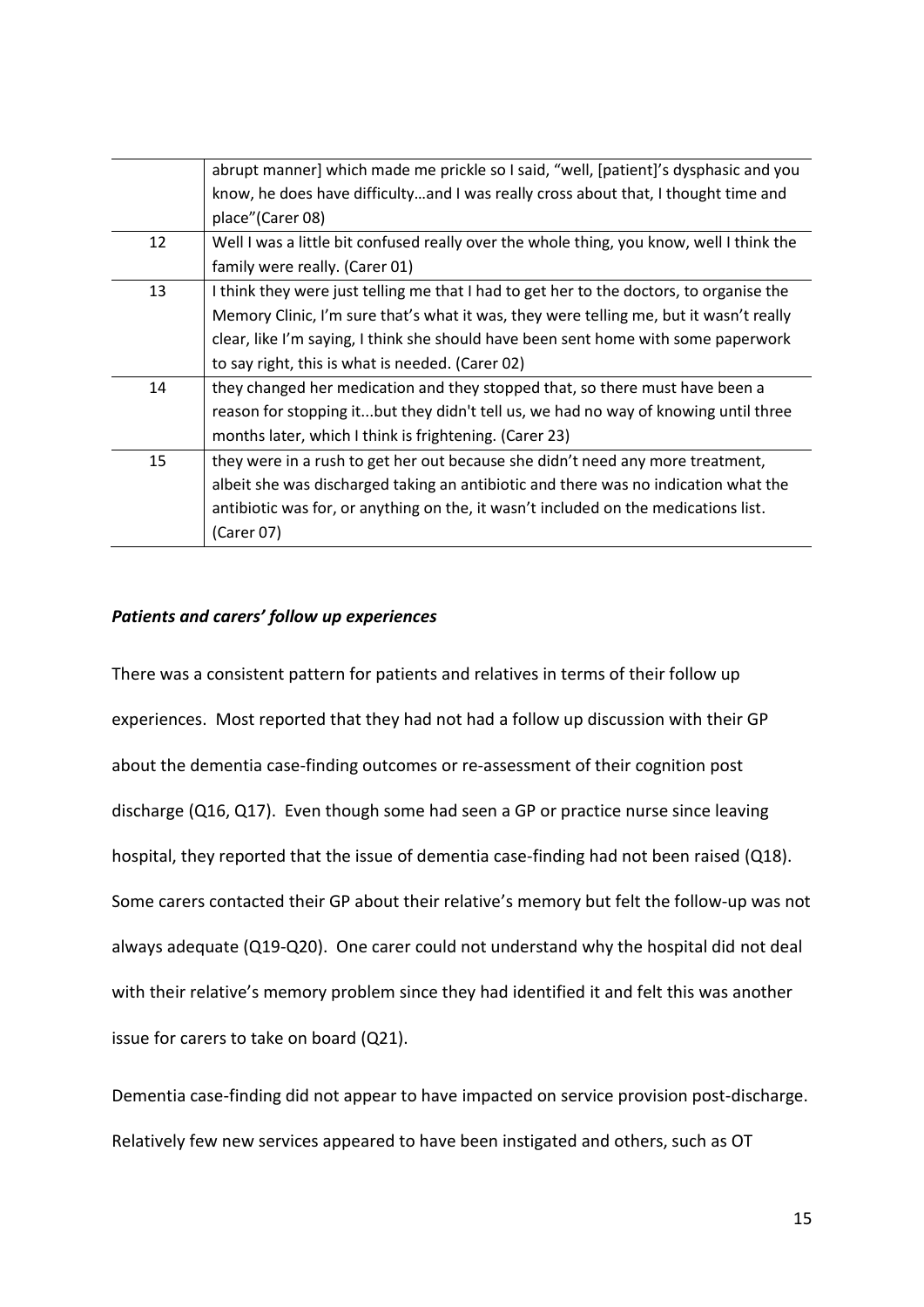assessments and adjustments to the home, were not timely. Whilst some families reported satisfaction with social care services, such as respite care (Q22), many others felt their needs were not being met. For example, carers coming at inappropriate times and the provision of poor care (Q23-Q25).

| Quote | Patients' and carers' follow up experiences                                                                                                                                                                                                                                                                                                                           |
|-------|-----------------------------------------------------------------------------------------------------------------------------------------------------------------------------------------------------------------------------------------------------------------------------------------------------------------------------------------------------------------------|
| 16    | Well I mean, I'm a bit surprised that the GP hasn't been to see her (Carer 01)                                                                                                                                                                                                                                                                                        |
| 17    | I don't feel the GP's that interested. (Carer 16)                                                                                                                                                                                                                                                                                                                     |
| 18    | I did, I prompted it. So how did you prompt it, what happened?<br>Alright, I I told the GP that she needs this test (Carer 06)                                                                                                                                                                                                                                        |
| 19    | No, that was me  [raised wife's memory after unrelated GP visit] That was a good<br>while ago and he's never mentioned anything since. (Carer 20)                                                                                                                                                                                                                     |
| 20    | I'd asked his GP if he could have a psychiatric assessment and they sent round a CPN<br>and she chatted to him and she said to me "oh yes, he has got dementia", she said<br>"I'm not quite sure what type, I'll discuss it with the team" because the consultant<br>was away at that time "and we'll let you know". Well she never did get back to me.<br>(Carer 16) |
| 21    | so why is it not dealt with in the hospital when they're actually there, and they can<br>see there's a problem (Carer 02)                                                                                                                                                                                                                                             |
| 22    | I think it works well, like I said, it works well too that I've kind of got a bit of my life<br>backit definitely helps having carers three times a day. (Carer 02)                                                                                                                                                                                                   |
| 23    | We could not have managed without it. We were getting desperate - we could not<br>manage, we couldn't be there for long enough. (Carer 14)                                                                                                                                                                                                                            |
| 24    | It's not care, they just come in, write a bit in her folder and that is it, that is not care,<br>they do not look after my mum (Carer 05)                                                                                                                                                                                                                             |
| 25    | they come at so weird times. I mean, for instance, the other Sunday night they came<br>at twenty past five to put her to bed. Have you ever heard of anything so stupid!<br>(Carer 01)                                                                                                                                                                                |

#### **Table 4: Quotes illustrating theme 2**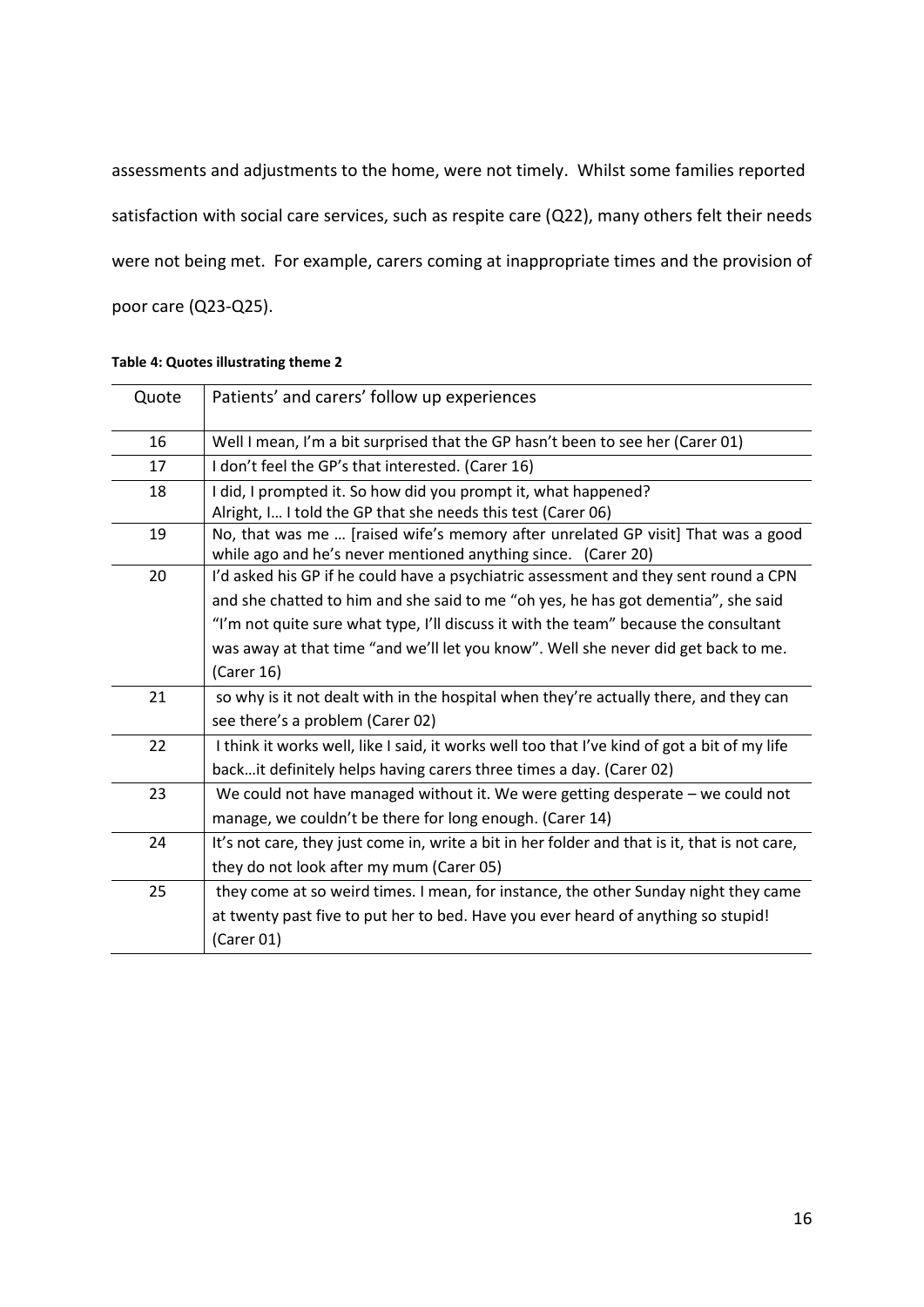#### **DISCUSSION**

Dementia case-finding in acute hospitals involves the routine cognitive assessment of older people during an unplanned hospital stay and aims to improve the identification of patients with dementia in hospitals so that they could be flagged to their GP for further investigation and referral. This study aimed to explore patients' and their families' experiences of how this worked in practice. It was conducted in two acute hospital settings in the East of England where dementia case-finding was implemented with little or no evaluation of its effectiveness in terms of improving patient outcomes. To our knowledge, this is the first study to explore the views and experiences of older patients and their family carers to casefinding and to estimate the economic impact for the health service.

We spoke to patients and carers of patients who had been identified as having a concern about their cognition during their hospital admission. Although the median MMSE score of included participants at interview indicated that most patients had mild cognitive impairment, MMSE scores ranged from 6-30. The findings from this study suggest that there was little follow up from patients' GPs post discharge and few further investigations or referrals or medication instigated due to dementia case-finding outcomes; although in some cases, patients had already been seen by their GP prior to their hospital stay about their cognition. The lack of follow up may not be surprising in light of the fact the outcomes of dementia case-finding are often poorly reported to GPs.<sup>27</sup>

Patients and their families had mixed attitudes towards dementia case-finding but many did not remember the assessment and/or did not appear to have been informed about what this would mean in terms of their subsequent care and treatment. There was also concern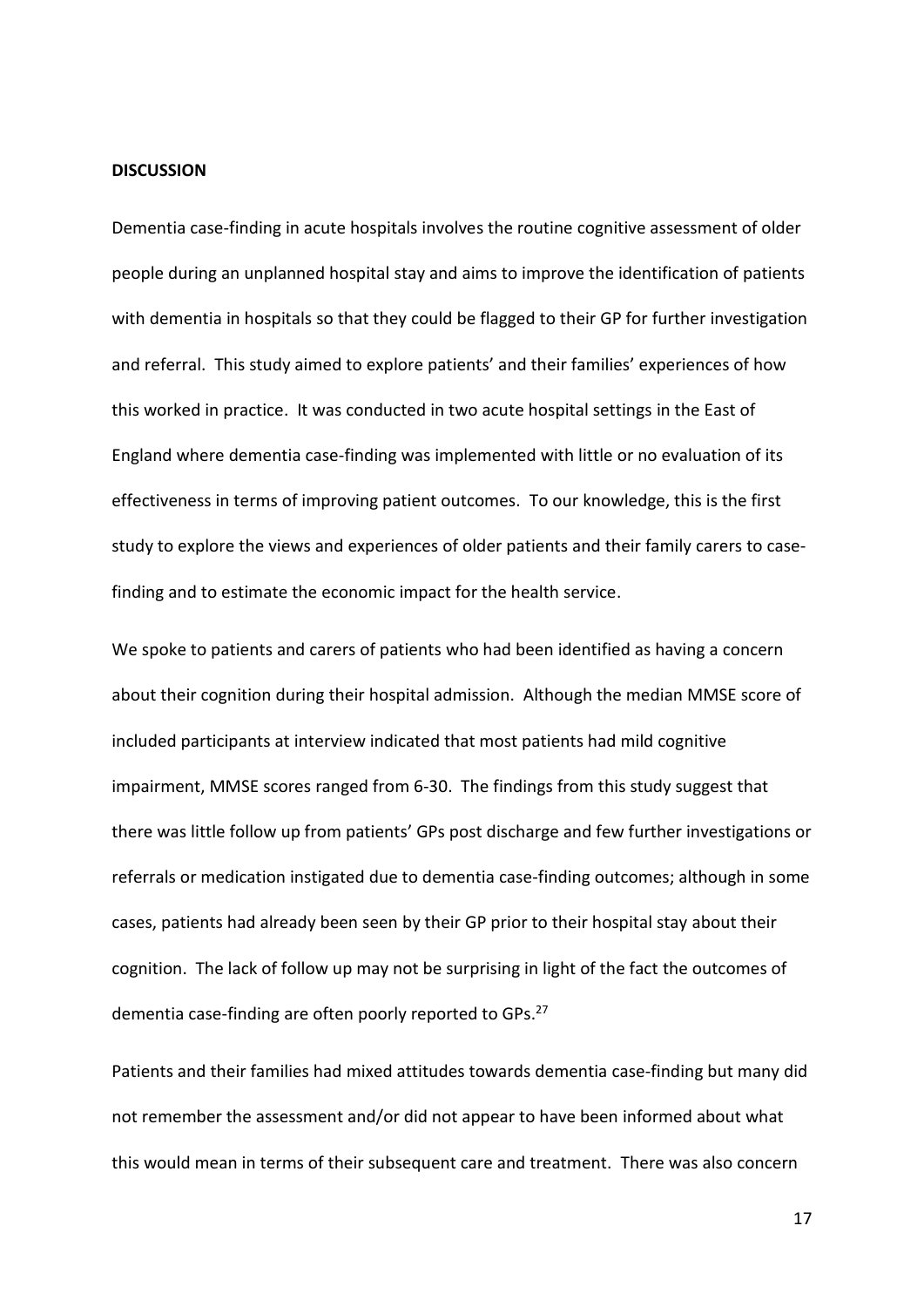that the acute hospital setting might not be the best place in which to assess cognition. Indeed, 10 former patients had MMSE scores which indicated no cognitive impairment despite having been picked up by the case-finding process when in hospital. In a previous paper we reported that dementia case-finding has raised awareness about dementia within hospitals.<sup>27</sup> However, delirium is often undetected in hospitals<sup>40</sup> and can increase the likelihood of reporting false-positives and result in misdiagnosis of dementia. 41

The results of the costing evaluation showed that participants/patients had average costs of £5,180. The mean length of time over which these costs were incurred was 283 days, excluding the initial stay. Although these individuals had been identified from dementia case-finding the proportion of those costs attributed directly to services related to cognition appear to be small (approximately 6%). This is not surprising as we found that few services had been instigated due to case-finding. Whilst the costs of services initiated in the community following case-finding did not appear to be high, from health professionals' reports of how case-finding has been implemented in the previous phase of the Cascade study<sup>27</sup> it is likely that case-finding is associated with significant costs within the hospital itself, though to our knowledge no research to date has quantified these yet. This suggests that an evaluation of the costs of such a policy, including the opportunity costs within the policy implementations system (Public Health England, NHS England) are warranted.

# **Limitations**

The small sample size and the reliance on participants' self-reporting are limitations of the study. Recruiting in this setting is challenging and only a small proportion of those who have experienced hospital case-finding could be consulted for the study and may not be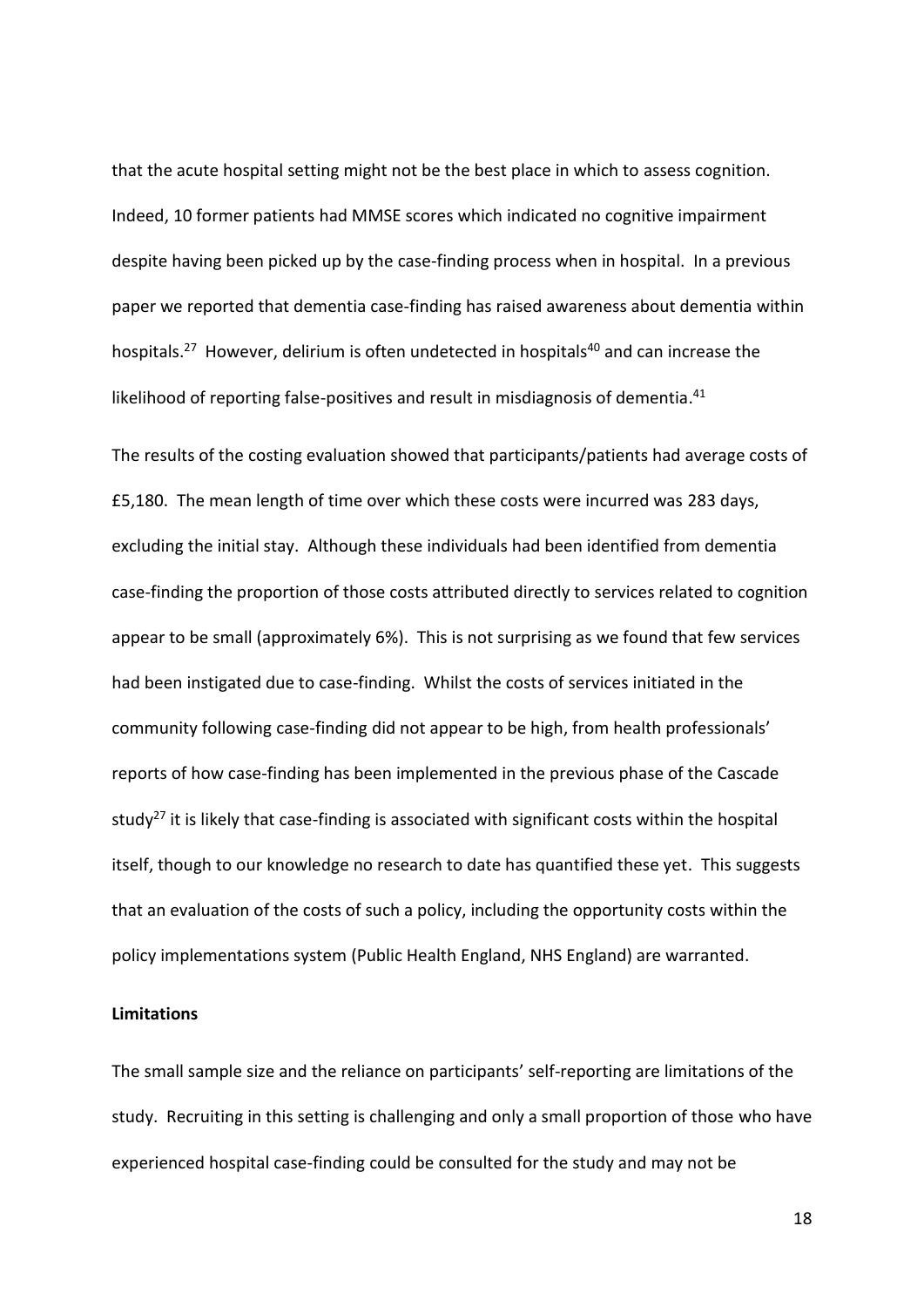representative of the patient group even within the single settings. Patients found it difficult to correctly recall services received and the reason for those services. Therefore, it was difficult to judge whether services received were a direct consequence of dementia case-finding. Carers were responsible for coordinating their relative's care and consequently carers were able to provide more information than patients. The participants in this study may not be representative of others elsewhere in the UK, although no other such study has taken place to our knowledge. Since presentation of our findings to key policy makers the mandatory nature and financial incentives associated with dementia casefinding are no longer in place. The study remains relevant as moves to promote case-finding across health settings affect many countries and it serves as an illustration of the vital need to test policies before implementing them on the large scale.<sup>42 43</sup>

## **Conclusions**

This study highlights that dementia case-finding in hospitals did not necessarily lead to a GP follow up or referrals for further investigation or lead to new supportive services being put in place. Often patients and their family carers were not informed that memory assessments had been carried out whilst in hospital or what the outcomes of the assessment would mean in terms of their future care and treatment. There is a need for a more evidence-based approach to the initiation of mandatory initiatives such as casefinding. This includes evaluation of the costs of such a policy, including the opportunity costs within the policy implementations system.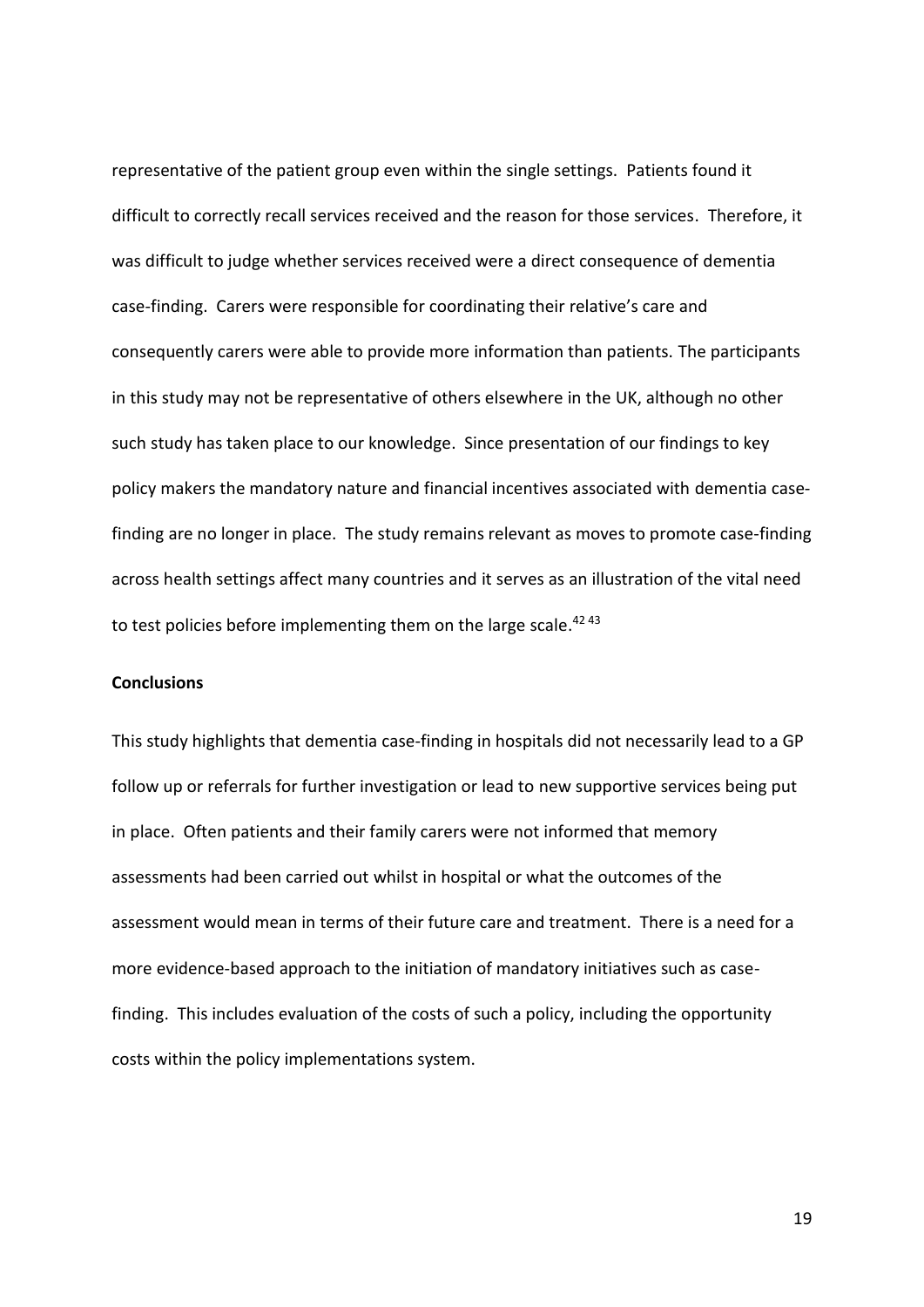**Acknowledgements**: The authors would like to thank all the participants in this study and Dr Catherine Rippingale, Dr Stephen Wallis, Rizaldy Tibio, Alice Robertson and Sara Jones for assisting in recruitment and their input through the Study Advisory Group . The authors would also like to thank Ms Marion Cowe, Dr Paul Millac, Mr Barry Plumpton and Mr John Willmott, members of the Patient Involvement in Research Group at the University of Hertfordshire who acted as the User Reference Group for the study.

**Contributors:** JF, FB, DAT, CF, CB wrote the protocol. AM commented on the protocol, assisted with recruitment and commented on the paper. JF and A-MB collected the data. A-MB, JF, DAT, FB analysed the data. A-MB, FB, JF and DAT wrote the first draft of the manuscript. All authors contributed to the writing of the manuscript and approved its content. FB (the manuscript's guarantor) affirms that the manuscript is an honest, accurate and transparent account of the study being reported; that no important aspects of the study have been omitted; and that any discrepancies from the study as planned have been explained.

**Funding :** This article paper presents independent research funded by the National Institute for Health Research (NIHR) Collaboration for Leadership in Applied Health Research & Care (CLAHRC) East of England, at Cambridgeshire and Peterborough NHS Foundation Trust.

**Disclaimer:** The views expressed are those of the author(s) and not necessarily those of the NHS, the National Institute of Health Research (NIHR) or the Department of Health and Social Care

**Competing interests**: None declared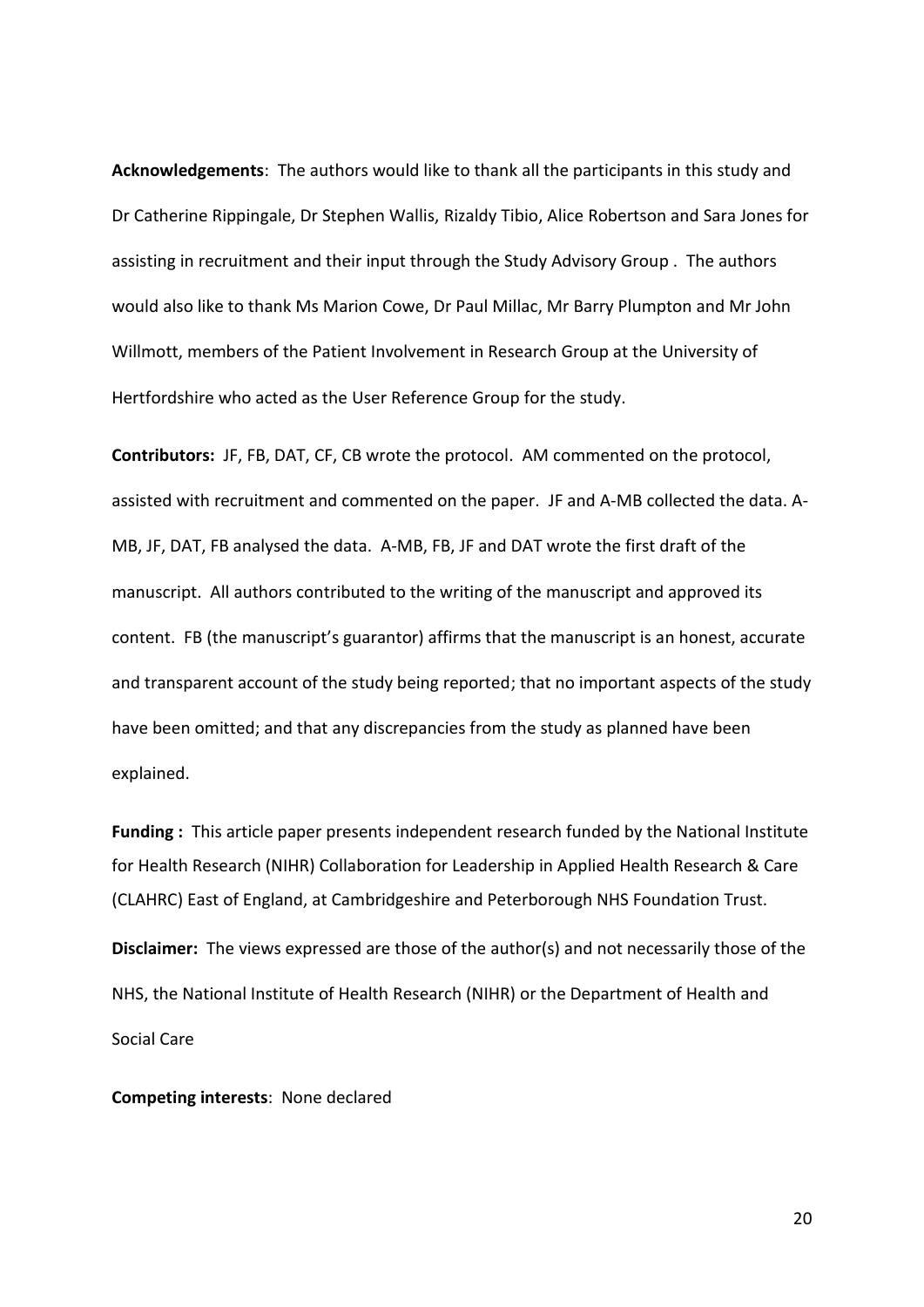**Data sharing statement:** No data are available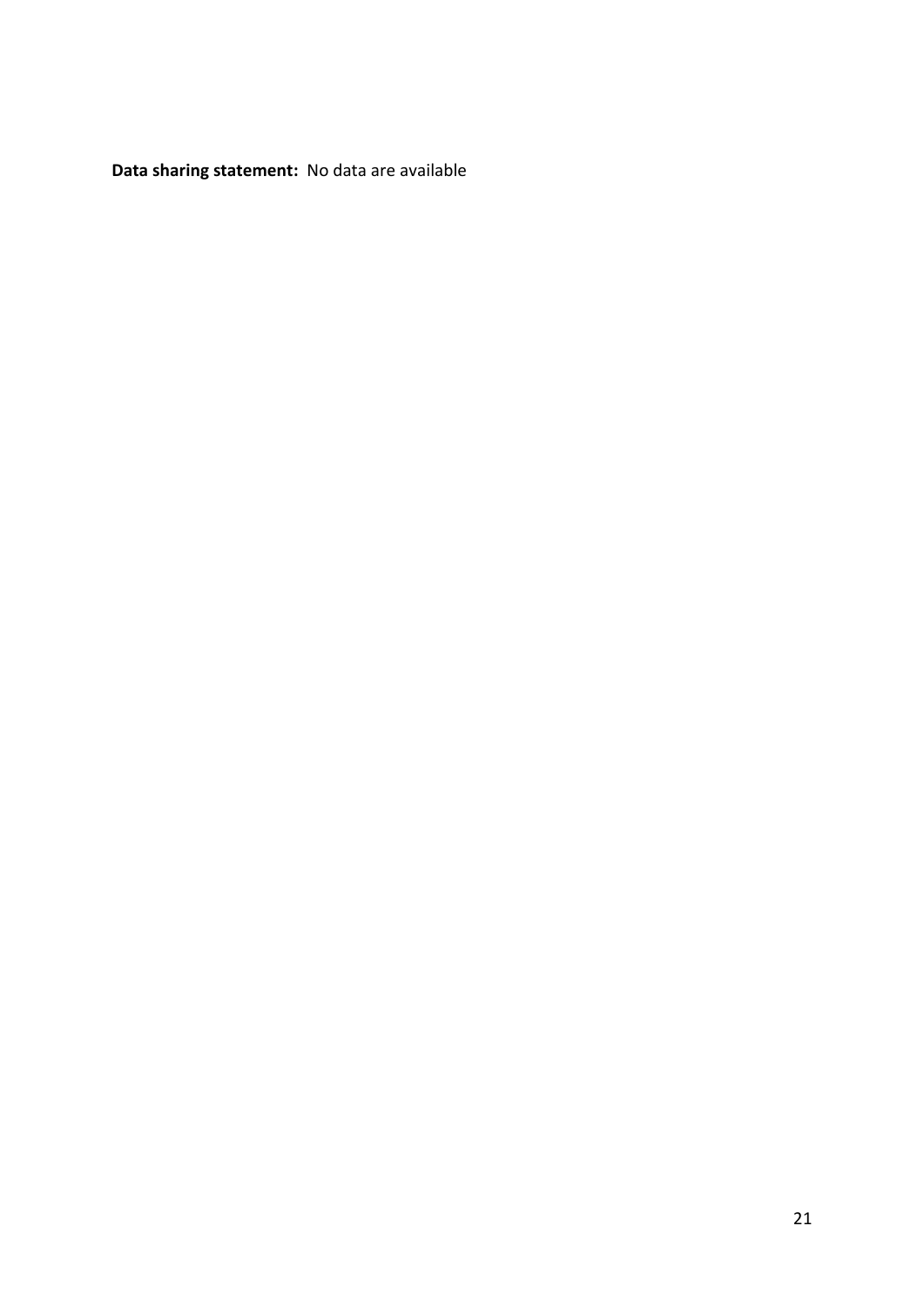# REFERENCES

- 1. Boustani M, Baker MS, Campbell N, et al. Impact and recognition of cognitive impairment among hospitalized elders. *Journal of hospital medicine* 2010;5(2):69-75.
- 2. Sampson EL, Blanchard MR, Jones L, et al. Dementia in the acute hospital: prospective cohort study of prevalence and mortality. *The British Journal of Psychiatry* 2009;195(1):61-66. doi: 10.1192/bjp.bp.108.055335
- 3. Timmons S, Manning E, Barrett A, et al. Dementia in older people admitted to hospital: a regional multi-hospital observational study of prevalence, associations and case recognition. *Age and Ageing* 2015;44(6):993-99. doi: 10.1093/ageing/afv131
- 4. Mukadam N, Sampson EL. A systematic review of the prevalence, associations and outcomes of dementia in older general hospital inpatients. *International Psychogeriatrics* 2011;23(3):344-55.
- 5. Travers C, Byrne G, Pachana N, et al. Prospective observational study of dementia and delirium in the acute hospital setting. *Internal Medicine Journal* 2013;43(3):262-69.
- 6. Doherty J, Briggs R, O'Neill D, et al. Dementia in the acute hospital: the prevalence and clinical outcomes of acutely unwell patients with dementia. *QJM: An International Journal of Medicine* 2016;110(1):33-37. doi: 10.1093/qjmed/hcw114
- 7. Alzheimer's Society. Counting the cost: caring for people with dementia on hospital wards, 2009.
- 8. NHS Confederation. Acute Awareness improving hospital care for people with dementia, 2010.
- 9. Royal College of Psychiatrists, Care Quality Commission. National Audit of Dementia Care in General Hospitals 2016-2017. Third Round of Audit Report, 2017.
- 10. Royal College of Psychiatrists. National Audit of Dementia care in general hospitals 2012- 13 (Second round audit report and update). In: Young J, Hood C, Gandesha A, et al., eds.: HQIP, London, 2013.
- 11. Department of Health. Using the Commissioning for Quality and Innovation (CQUIN) payment framework: Guidance on new national goals for 2012-13 2012.
- 12. NHS Commissioning Board. Commissioning for quality and innovation (CQUIN): 2013/14 guidance, 2012.
- 13. NHS England. Commissioning for quality and innovation (CQUIN): 2014/15 guidance, 2014.
- 14. NHS England. Commissioning for Quality and Innovation (CQUIN) Guidance for 2015/16, 2015.
- 15. NICE (National Institute for Health and Care Excellence). Dementia: supporting people with dementia and their carers in health and social care. Clinical Guideline CG42 2006.
- 16. NICE (National Institute of Health and Care Excellence). Dementia: Independence and wellbeing. Quality Standard QS30 2013.
- 17. Mitchell AJ, Malladi S. Screening and case-finding tools for the detection of dementia. Part II: evidence-based meta-analysis of single-domain tests. *The American Journal of Geriatric Psychiatry* 2010;18(9):783-800.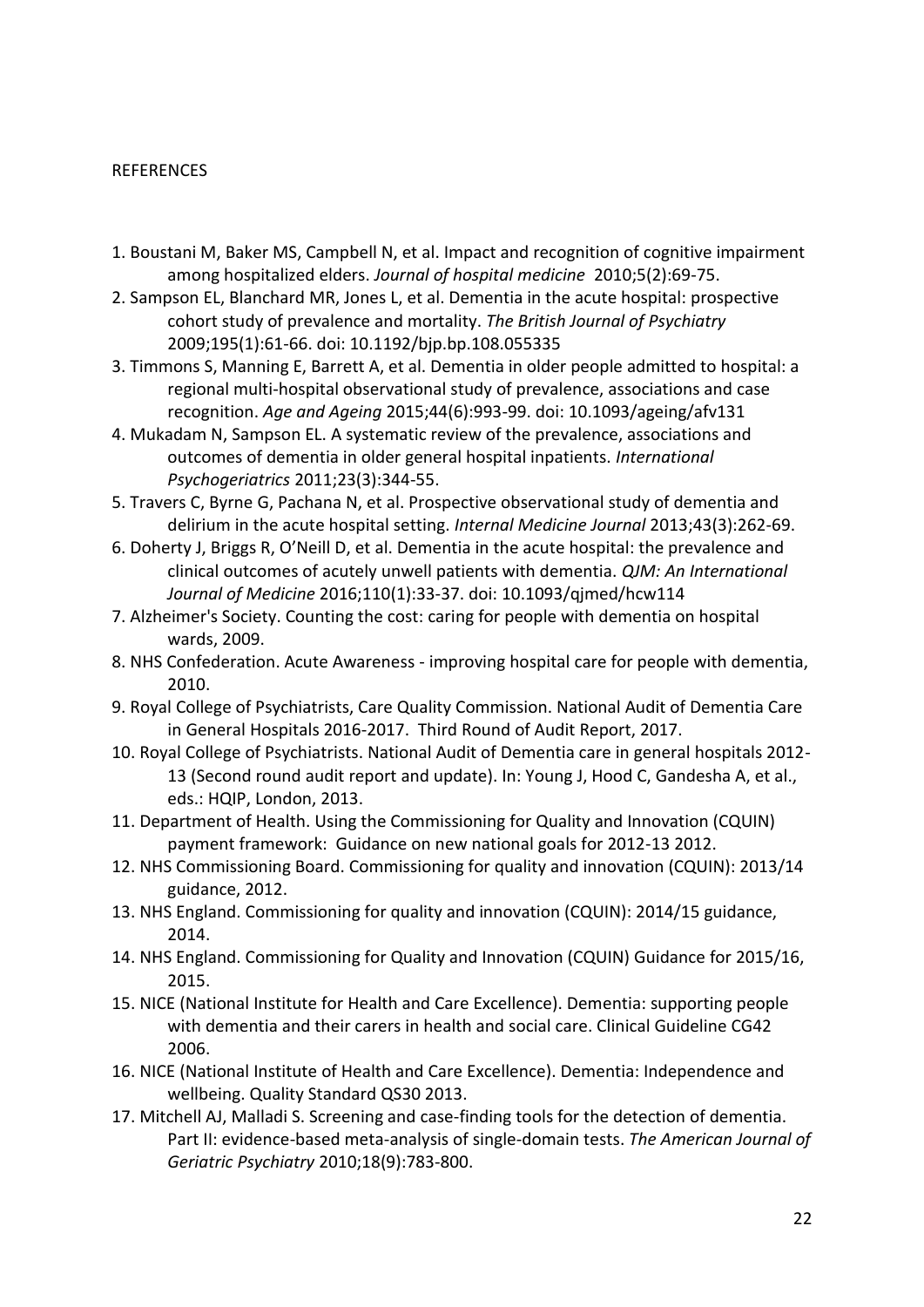- 18. Jackson TA, Naqvi SH, Sheehan B. Screening for dementia in general hospital inpatients: a systematic review and meta-analysis of available instruments. *Age Ageing* 2013;42(6):689-95.
- 19. Jackson TA, MacLullich AMJ, Gladman JRF, et al. Diagnostic test accuracy of informantbased tools to diagnose dementia in older hospital patients with delirium: a prospective cohort study. *Age and Ageing* 2016;45(4):505-11.
- 20. Boustani M, Peterson B, Hanson L, et al. Screening for dementia in primary care: a summary of the evidence for the U.S. Preventive Services Task Force. *Annals of Internal Medicine* 2003;138(11):927-37.
- 21. Brayne C, Fox C, Boustani M. Dementia screening in primary care: Is it time? *JAMA* 2007;298(20):2409-11. doi: 10.1001/jama.298.20.2409
- 22. McCartney M. "Case finding" in dementia is simply screening with no evidence of benefit. *BMJ : British Medical Journal* 2014;349:g4791. doi: 10.1136/bmj.g4791
- 23. Ranson JM, Kuzma E, Hamilton W, et al. Case-finding in clinical practice: An appropriate strategy for dementia identification? *Alzheimers Dement (N Y)* 2018;4:288-96. doi: 10.1016/j.trci.2018.04.011 [published Online First: 2018/08/10]
- 24. Le Couteur DG, Doust J, Creasey H, et al. Political drive to screen for pre-dementia: not evidence based and ignores the harms of diagnosis. *BMJ* 2013;347:f5125.
- 25. Reynish EL, Hapca SM, De Souza N, et al. Epidemiology and outcomes of people with dementia, delirium, and unspecified cognitive impairment in the general hospital: prospective cohort study of 10,014 admissions. *BMC Medicine* 2017;15(1):140. doi: 10.1186/s12916-017-0899-0
- 26. Jackson TA, Gladman JRF, Harwood RH, et al. Challenges and opportunities in understanding dementia and delirium in the acute hospital. . *PLoS Med* 2017;14(3)
- 27. Burn A-M, Fleming J, Brayne C, et al. Dementia casefinding in hospitals: a qualitative study exploring the views of healthcare professionals in English primary care and secondary care. *BMJ Open* 2018 doi: doi:10.1136/bmjopen-2017-020521
- 28. Sampson EL, Leurent B, Blanchard MR, et al. Survival of people with dementia after unplanned acute hospital admission: a prospective cohort study. *Int J Geriatr Psychiatry* 2013;28(10):1015-22.
- 29. Folstein MF, Folstein SE, McHugh PR. "Mini-mental state". A practical method for grading the cognitive state of patients for the clinician. *JPsychiatrRes* 1975;12(3):189- 98.
- 30. Herdman M, Gudex C, Lloyd A, et al. Development and preliminary testing of the new five-level version of EQ-5D (EQ-5D-5L). *QualLife Res* 2011;20(10):1727-36.
- 31. van Hout B, Janssen MF, Feng YS, et al. Interim scoring for the EQ-5D-5L: mapping the EQ-5D-5L to EQ-5D-3L value sets. *Value Health* 2012;15(5):708-15. doi: 10.1016/j.jval.2012.02.008
- 32. Thornicroft G, et al. CSRI (Client Services Receipt Inventory) European version. In: Royal College of P, ed. International outcome measures in mental health2006.
- 33. Momen N, Kendall M, Barclay S, et al. Using timelines to depict patient journeys: a development for research methods and clinical care review. *PrimHealth Care Res Dev* 2013;14(4):403-08.
- 34. Coffey A, Atkinson P. Making sense of qualitative data: Complementary research strategies: Sage Publications Inc. 1996.